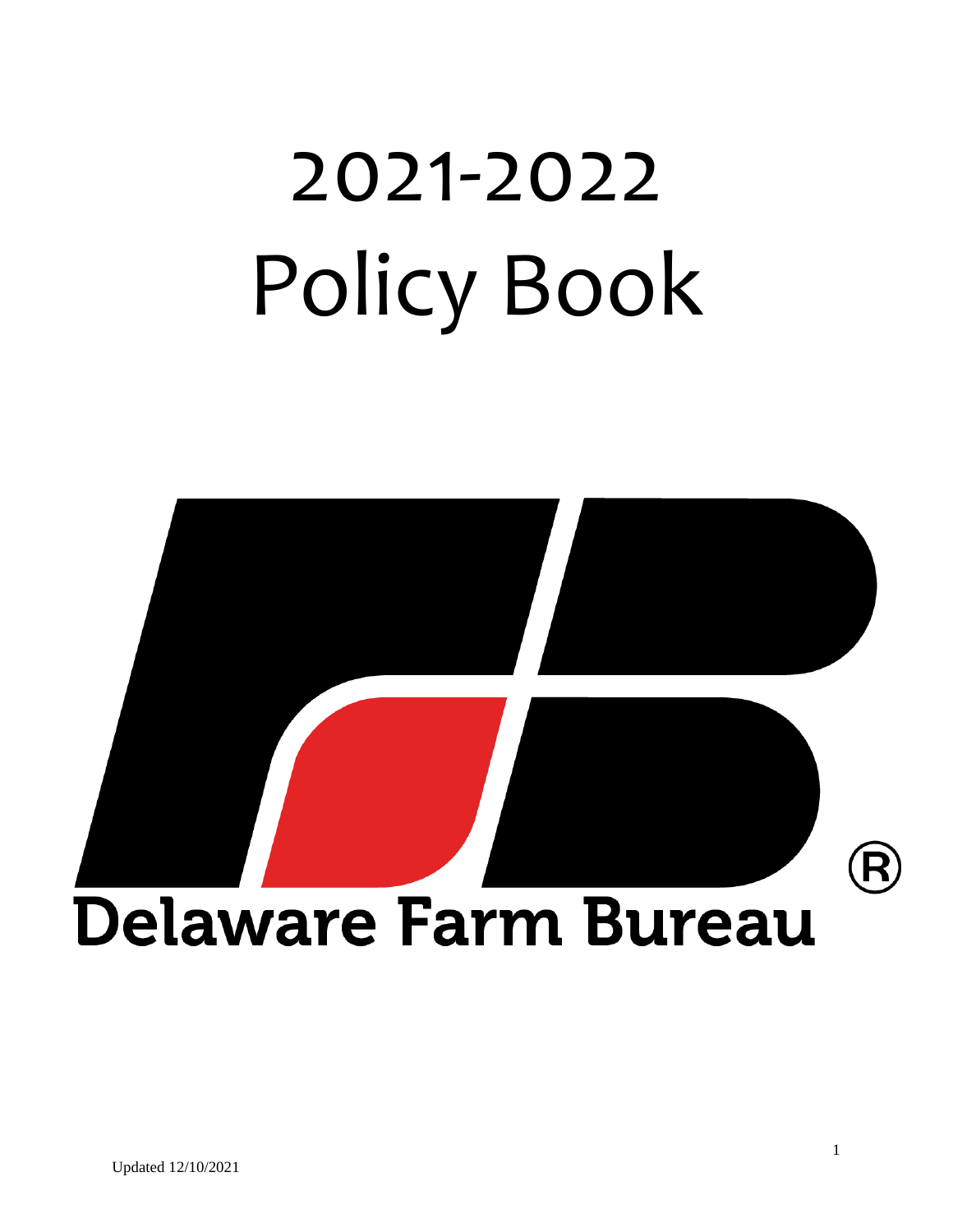# **Table of Contents**

| 1.             |  |
|----------------|--|
| 2.             |  |
| 3.             |  |
| 4.             |  |
| 5 <sub>1</sub> |  |
| 6.             |  |
| 7.             |  |
| 8.             |  |
| 9.             |  |
| 10.            |  |
| 11.            |  |
| 12.            |  |
| 13.            |  |
| 14.            |  |
| 15.            |  |
| 16.            |  |
| 17.            |  |
| 18.            |  |
| 19.            |  |
| 20.            |  |
| 21.            |  |
| 22.            |  |
| 23.            |  |
| 24.            |  |
| 25.            |  |
| 26.            |  |
| 27.            |  |
| 28.            |  |
| 29.            |  |
| 30.            |  |
| 31.            |  |
| 32.            |  |
| 33.            |  |
| 34.            |  |
| 35.            |  |
| 36.            |  |
| 37.            |  |
| 38.            |  |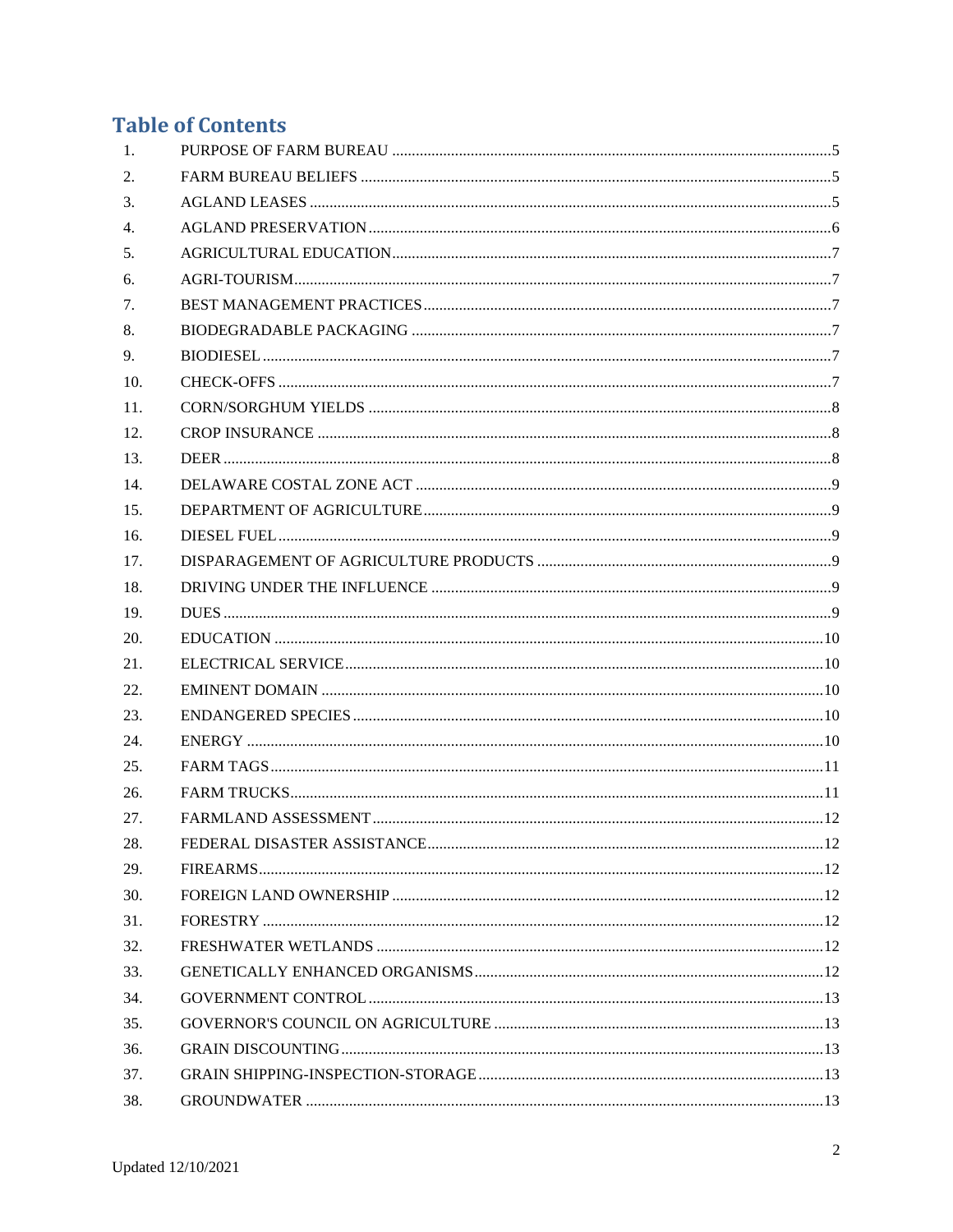| 39. |  |
|-----|--|
| 40. |  |
| 41. |  |
| 42. |  |
| 43. |  |
| 44. |  |
| 45. |  |
| 46. |  |
| 47. |  |
| 48. |  |
| 49. |  |
| 50. |  |
| 51. |  |
| 52. |  |
| 53. |  |
| 54. |  |
| 55. |  |
| 56. |  |
| 57. |  |
| 58. |  |
| 59. |  |
| 60. |  |
| 61. |  |
| 62. |  |
| 63. |  |
| 64. |  |
| 65. |  |
| 66. |  |
| 67. |  |
| 68. |  |
| 69. |  |
| 70. |  |
| 71. |  |
| 72. |  |
| 73. |  |
| 74. |  |
| 75. |  |
| 76. |  |
| 77. |  |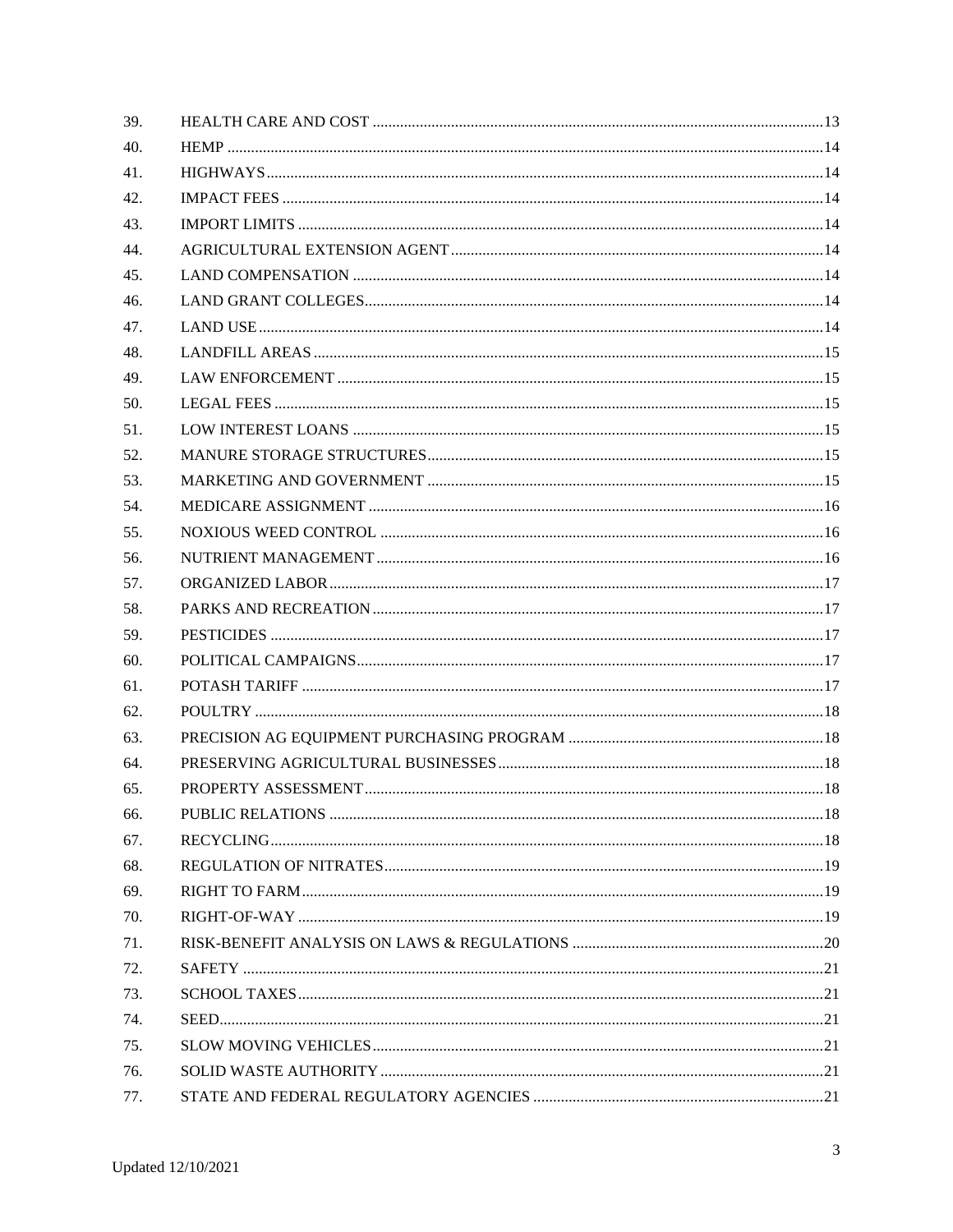| 78. |  |
|-----|--|
| 79. |  |
| 80. |  |
| 81. |  |
| 82. |  |
| 83. |  |
| 84. |  |
| 85. |  |
| 86. |  |
| 87. |  |
| 88. |  |
| 89. |  |
| 90. |  |
| 91. |  |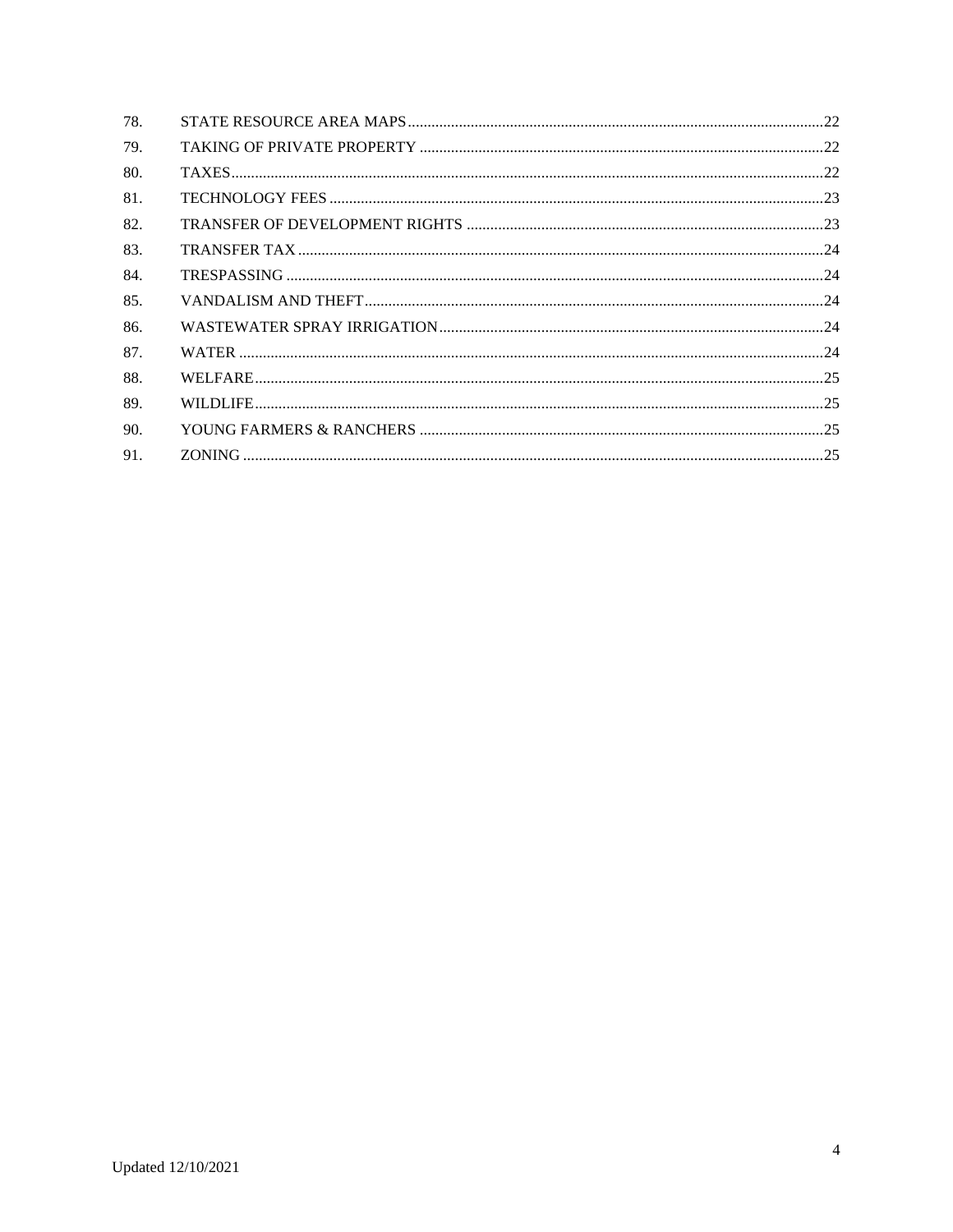# 1. PURPOSE OF FARM BUREAU

<span id="page-4-0"></span>Delaware Farm Bureau is a free, independent, non-governmental, voluntary organization of farm, ranch, and fishing families united for the purpose of analyzing their problems and formulating action to achieve educational improvement, economic opportunity, and social advancement and, thereby, to promote the national well- being. Farm Bureau is local, statewide, national, and international in its scope and influence, and is non-partisan, non-sectarian, and non-secret in character.

#### <span id="page-4-1"></span>**2. FARM BUREAU BELIEFS**

America's unparalleled progress is based on freedom and dignity of the individual, sustained by basic moral and religious concepts.

Economic progress, cultural advancement, and ethical and religious principles flourish best where people are free, responsible individuals.

Individual freedom and opportunity must not be sacrificed in a quest for guaranteed "security."

We believe in government by legislative and constitutional law, impartially administered, without special privilege.

We believe in the representative form of government, a republic, as provided in our Constitution; in limitations upon government power; in maintenance of equal opportunity; in the right of each individual to freedom of worship; in separation of church and state; and in freedom of speech, press, and peaceful assembly.

Individuals have a moral responsibility to help preserve freedom for future generations by participating in public affairs and by helping to elect candidates who share their fundamental beliefs and principles.

People have the right and responsibility to speak for themselves individually or through organizations of their choice without coercion or government intervention.

Property rights are among the human rights essential to the preservation of individual freedom.

We believe in the right of every person to choose an occupation; to be rewarded according to his /her contributions to society; and to save, invest, spend, and convey earnings to heirs. Each person has the responsibility to meet financial obligations incurred.

Our policy states that a man's or woman's farm and home are their property and that private property rights of the owner (s) are granted by the Constitution of the United States.

# <span id="page-4-2"></span>**3. AGLAND LEASES**

Delaware Farm Bureau supports the requirement that, when there is an exchange of property, the seller of such property must inform the buyer of the tenant's rights under Delaware Code 6702.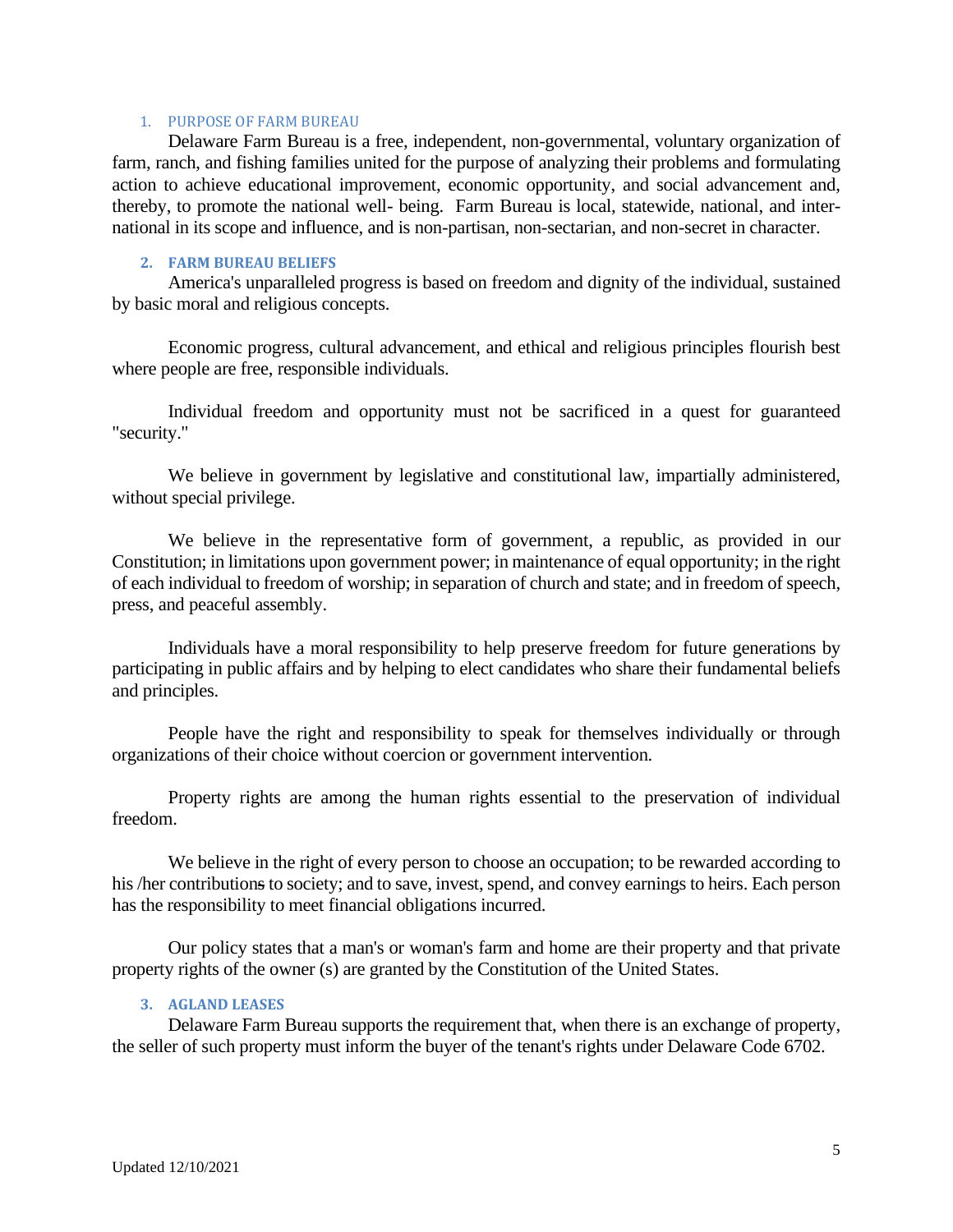*(2018)* Delaware Farm Bureau supports a bonus on the total score when considering bids by farms residing in the state of Delaware.

# <span id="page-5-0"></span>**4. AGLAND PRESERVATION**

We support and call for the American Farm Bureau to seek Federal legislation preventing the use of Federal funds for the depletion of farmland areas where lower levels of local government have caused districts to be created for Farmland Preservation.

Delaware Farm Bureau was supportive of the Delaware Aglands Preservation Foundation's rules which were initially introduced. However, the Foundation has decided to change the rules and designate up to 75% of their money to priority areas of within a three-mile radius of town limits. A program participant who does not live in the priority area may never have an opportunity during their ten-year period to sell their development rights to the Foundation. There is no mention of participants being able to withdraw from the program if they do not agree with the rule changes. Delaware Farm Bureau supports that farmers should be allowed to have the option of leaving the program before the ten years are up due to the change in rules that occurred without consent of its participants.

*(2015)* Delaware Farm Bureau is supportive of the Delaware Agricultural Lands Preservation Program

Delaware Farm Bureau supports landowners having the option of leaving the Ag District due to program changes.

Delaware Farm Bureau supports the use of "highest and best use" appraisal practices.

Delaware Farm Bureau supports permanent funding for the Delaware Agricultural Preservation Program.

Delaware Farm Bureau encourages policies that preserve farmland in a fair and equitable manner.

The Delaware Farm Bureau supports a bond offering to enhance the Agricultural Preservation Program.

The Delaware Farm Bureau recommends the following:

- Encourage the Installment Purchase Agreement (IPA) is used as a tool to preserve farms.
- Supports full-funding to reduce the discount rate
- Create a new program to assist farmers making purchase of farmland, including allowing three party purchases of land with the seller going to settlement with a qualified buyer and the DFLF. (similar to YF&R program)
- Set aside or create a revolving fund used to take immediate action to preserve or protect farmland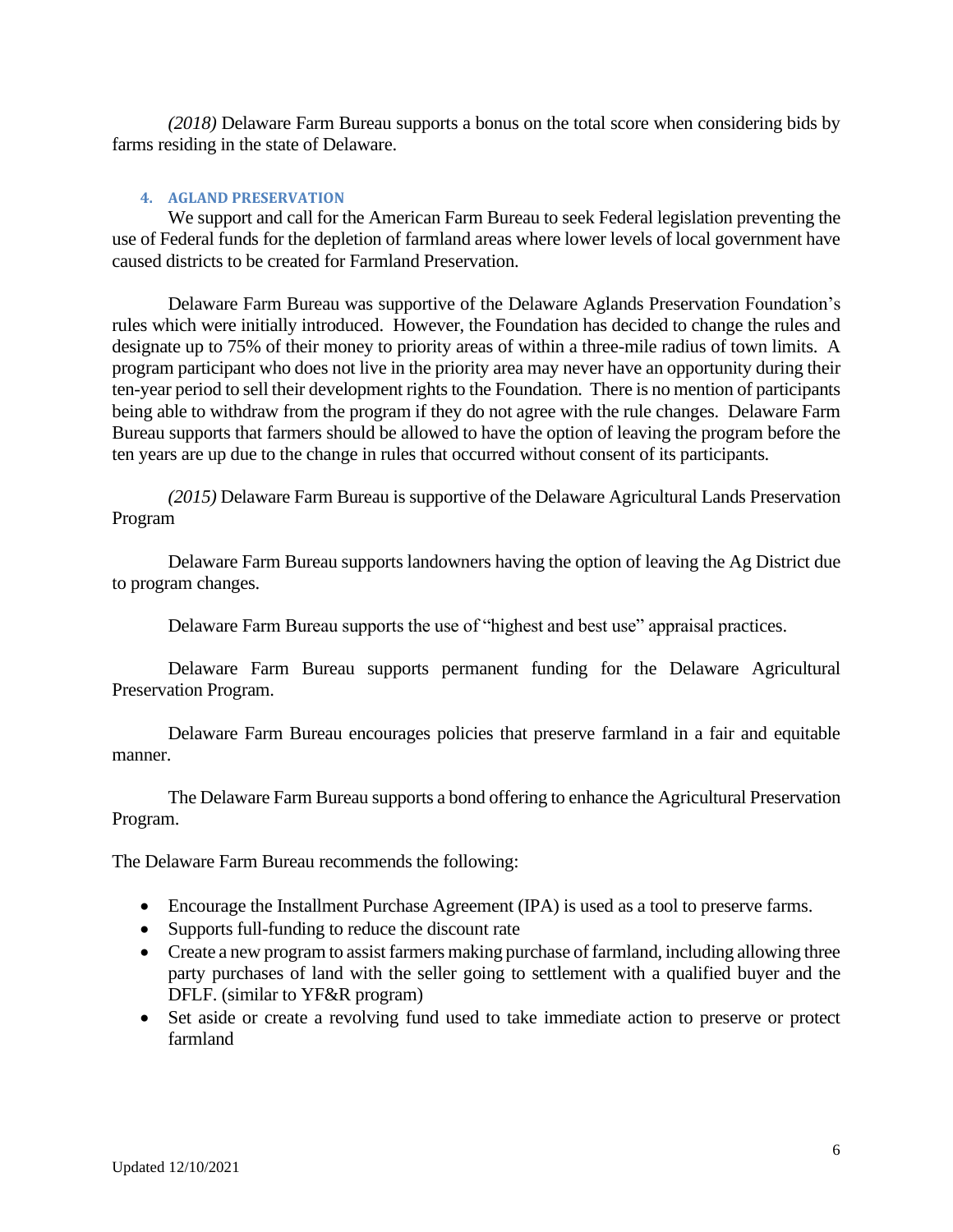# **5. AGRICULTURAL EDUCATION**

<span id="page-6-0"></span>Delaware Farm Bureau supports that each school district in the State of Delaware continue to support Agricultural Education by filling all vacancies of vocational agriculture teachers.

# <span id="page-6-1"></span>**6. AGRI-TOURISM**

*(2013)* Delaware Farm Bureau supports legislation that would exempt agri-tourism professionals from liability for injury or death of a participant as a result from participation in any agri-tourism activities.

*(2013)* Delaware Farm Bureau calls for no participant or participant's representative to maintain any action against an agri-tourism professional for injury, loss, damage or death as a result of participating in any agri-tourism activity.

*(2019)* Delaware Farm Bureau supports specific State Legislation to clearly protect agritourism operators from frivolous lawsuits.

# <span id="page-6-2"></span>**7. BEST MANAGEMENT PRACTICES**

 Delaware Farm Bureau supports keeping the Best Management Practices Program on a voluntary basis.

 Farmers work with many government agencies when installing Best Management Practices such as manure storage, drainage pipes, and manure pits, which are engineered, installed, inspected and approved by government personnel.

When government agencies inspect and find violations of these Best Management Practices, Delaware Farm Bureau feels that part of the financial and corrective responsibility should be accepted by those who previously engineered, installed, inspected and approved these systems.

#### <span id="page-6-3"></span>**8. BIODEGRADABLE PACKAGING**

Delaware Farm Bureau supports efforts for the use of cornstarch based biodegradable packaging for all packaging in the country.

#### <span id="page-6-4"></span>**9. BIODIESEL**

Delaware Farm Bureau supports the creation of a definition of Biodiesel within Delaware Code that meets the criteria of ASTM D 6751.

Delaware Farm Bureau supports a change in the Delaware Motor Fuel Tax rate that would provide an incentive to use Biodiesel.

# **10. CHECK-OFFS**

<span id="page-6-5"></span>Delaware Farm Bureau, being fully aware that soybean producers throughout the State, having voted in a soybean check-off, feeling that market development of soybeans is of the utmost importance, recommends that a minimum of 50% of the available check-off funds be directed to market development.

 Delaware Farm Bureau will pursue the enactment of legislation to charge the beef check-off only at the point of slaughter and only if the gross sale of each animal is over \$25. We encourage the Beef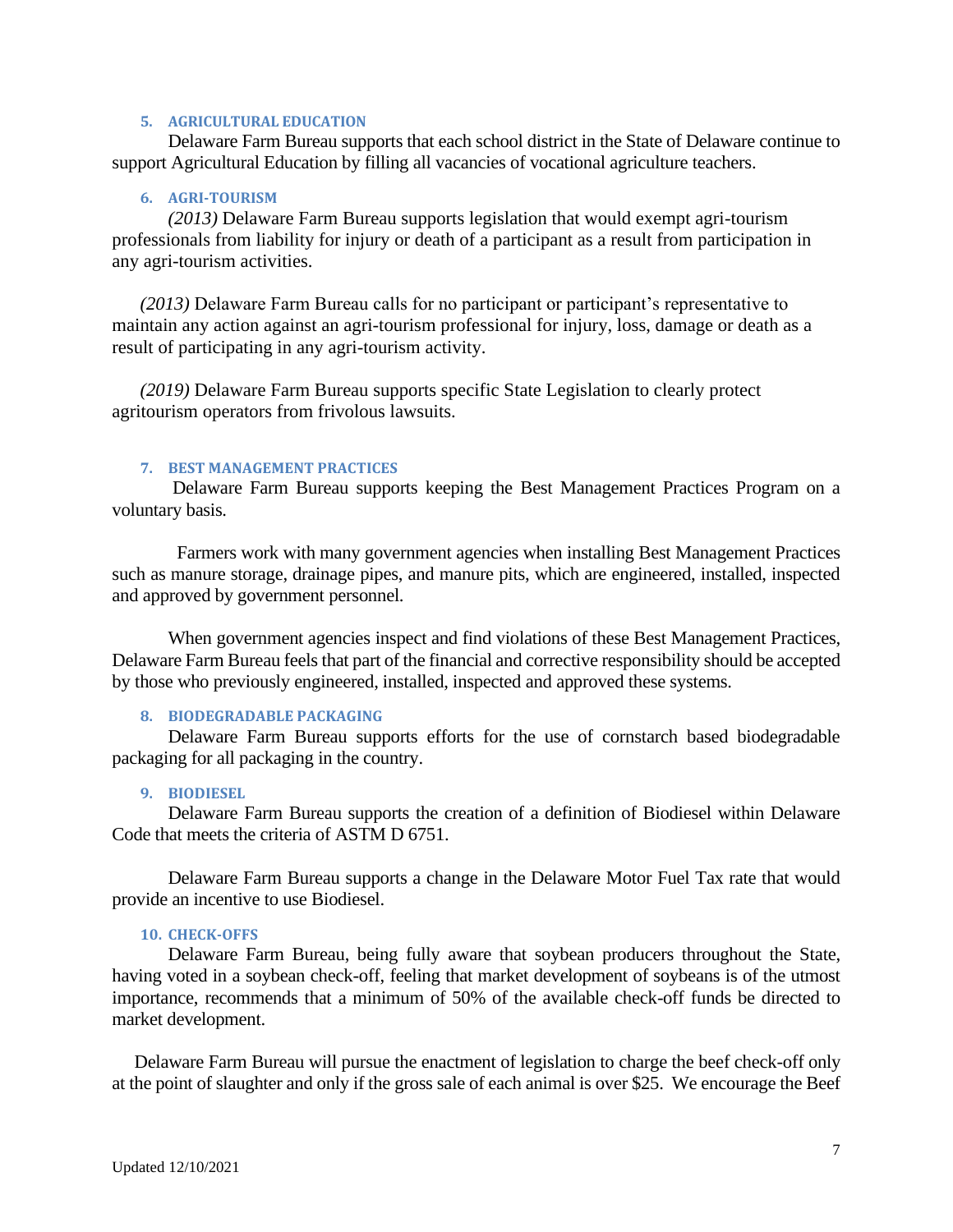Council to provide public disclosure of the disposition of funds annually and publish said disclosure in a form readily available to all dairymen.

# <span id="page-7-0"></span>**11. CORN/SORGHUM YIELDS**

Delaware Farm Bureau believes that yields for sorghum in crop insurance and FSA should be established on the same bushels per acre basis as corn.

# <span id="page-7-1"></span>**12. CROP INSURANCE**

 Delaware Farm Bureau supports the development of a cost share program for farmers who participate in crop insurance.

*(2013)* Delaware Farm Bureau recommends that limitations be removed from the Federal Crop Insurance Act and that the Basic Provisions when double cropping is recognized by an agricultural expert for the county.

# <span id="page-7-2"></span>**13. DEER**

Delaware Farm Bureau supports greater flexibility by the Department of Natural Resources and Environmental Control in enforcing the present rules and regulations on the hunting or taking of deer.

We support issuing additional antlerless deer permits to control the damage of crops on owned or leased farmland at no expense to the landowner or leasee. This requirement is not limited to current established seasons.

Delaware Farm Bureau supports the State of Delaware establishing a fund to reimburse crop losses due to damage by deer. Further, we recommend that a committee consisting of farmer representation, Delaware Department of Natural Resources and Environmental Control, and the University of Delaware Cooperative Extension Service be appointed to monitor this effort.

We support deer hunting being permitted in all state parks during the hunting season.

We support deer hunting license fees being waived for farmers who hunt on land they lease, provided they have the owner's consent.

Delaware Farm Bureau would like to have a cost analysis done to assess the amount of damage deer have caused to vehicles and farm crops.

Delaware Farm Bureau encourages the State of Delaware to adopt a twelve-month hunting season when there is verification of crop damage by the Department of Natural Resources; with the exception of hunting on Sundays. *(2018)*

*(2019)* Delaware Farm Bureau recommends the Delaware Legislature form a Delaware Deer Damage Task Force to study and make recommendations of ways to decrease the whitetailed deer damage in Delaware.

*(2019)* It is recommended the task force consist of members from the Delaware Senate and House of Representatives, the farming community, agricultural commodity groups, the insurance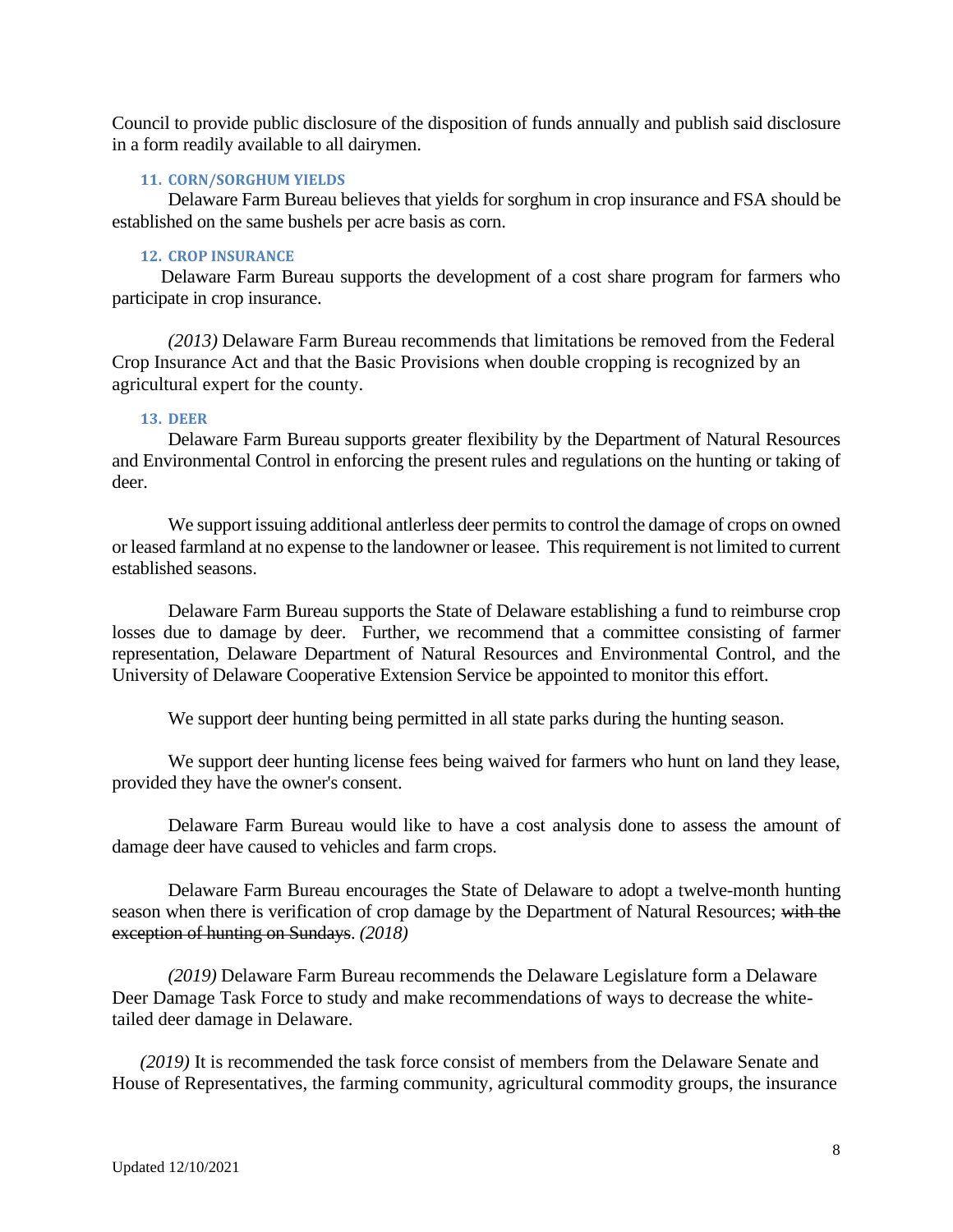industry, Delaware's Land Grant colleges, the state agencies of DNREC, DDA, DOT, DHSS and environmental groups.

*(2019)* Delaware Farm Bureau urges the State of Delaware to allow the use of the semiautomatic platform of modern sporting rifles as permitted weapons for the harvest of deer on private land permitted under Deer Damage Assistance Programs.

*(2019)* Delaware Farm Bureau strongly urges the State of Delaware to undertake a thorough measurement of the population and distribution of property destroying wildlife within the State.

#### **14. DELAWARE COSTAL ZONE ACT**

<span id="page-8-0"></span>The Delaware Farm Bureau opposes any legislative effort, be it State or local, which denies or limits residential development in the coastal areas subject to the Delaware Costal Zone Act.

# <span id="page-8-1"></span>**15. DEPARTMENT OF AGRICULTURE**

 The Delaware Farm Bureau, in an effort to support the many dedicated and valued employees of the Department of Agriculture, encourages the appropriate state agencies to review, compare, and determine if the Department of Agriculture is equal in their current classifications and pay scales for similar jobs at various state agencies.

 Delaware Farm Bureau supports seeking funding for the Department of Agriculture in order to provide administrative assistance and office space for all the commodity groups.

#### <span id="page-8-2"></span>**16. DIESEL FUEL**

Delaware Farm Bureau is in favor of and will lobby for legislation to guarantee not less than a 42 cetane rating on diesel fuel being delivered to the farm.

Delaware Farm Bureau will work towards repealing the State Fuel Tax on bio-diesel.

Delaware Farm Bureau will encourage fuel distributors to carry bio-diesel and publicize the availability and benefits of using bio-diesel.

# <span id="page-8-3"></span>**17. DISPARAGEMENT OF AGRICULTURE PRODUCTS**

Farm Bureau supports enactment of a law that provides producers for the recovery of damages for disparagement of any perishable agriculture or aquaculture food products.

# <span id="page-8-4"></span>**18. DRIVING UNDER THE INFLUENCE**

We strongly support legislation that would provide for heavier sentences for those convicted of driving under the influence of either alcohol or drugs and that would also prevent drivers so charged from being able to circumvent the law by technicalities. We also support continued efforts to educate the public in the dangers of these products, especially in our schools.

# <span id="page-8-5"></span>**19. DUES**

(2018) The Delaware Farm Bureau annual dues membership will be increased to \$65.00.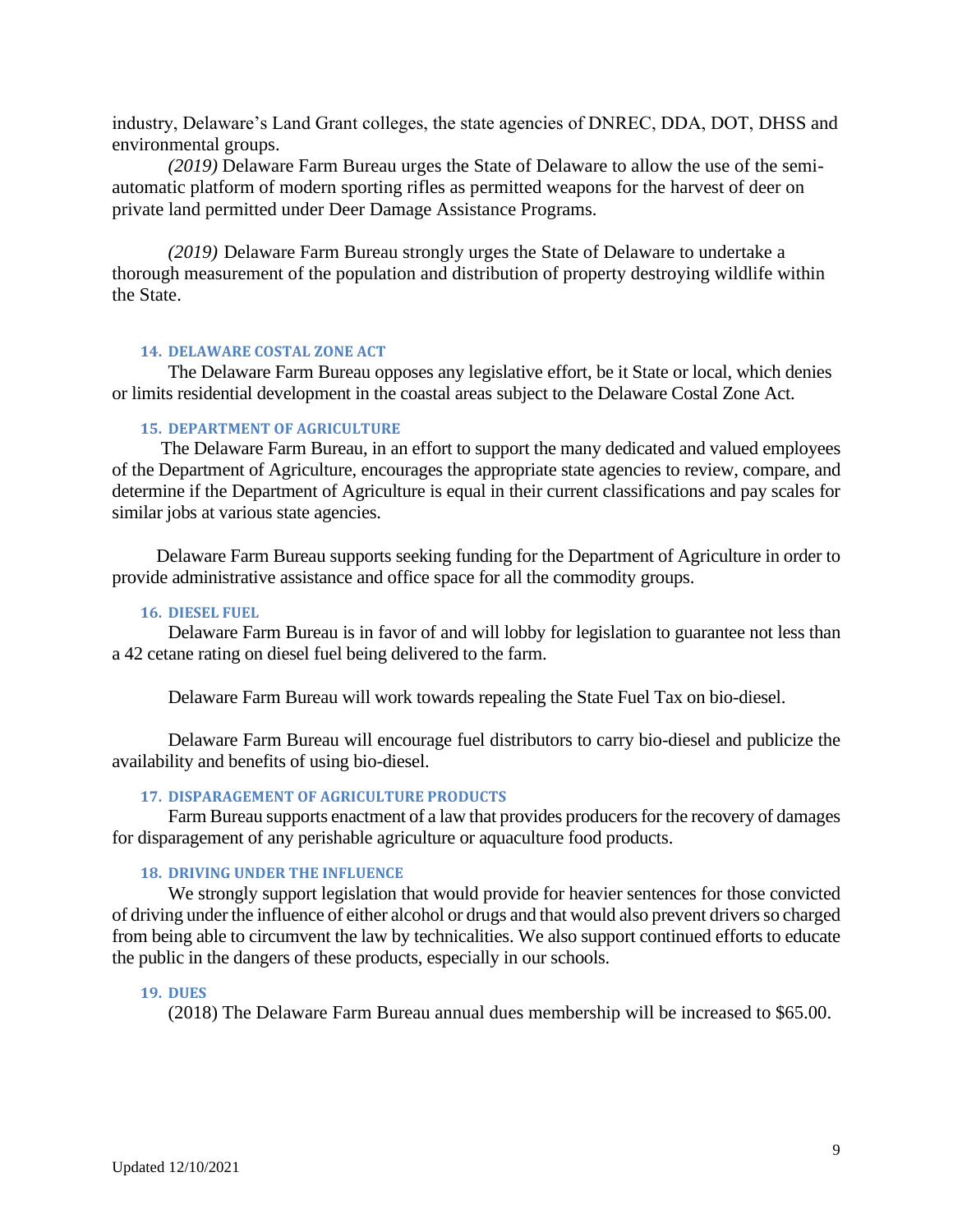# **20. EDUCATION**

<span id="page-9-0"></span>Delaware Farm Bureau will develop an educational program for landowners and the general public to help them become more knowledgeable about Transfer of Development Rights (TDR's) and Purchase of Development Rights (PDR's) and how it will affect the value of their property.

Delaware Farm Bureau supports that there should be additional vocational technical facilities made available to accommodate the percent of growth in the population.

# <span id="page-9-1"></span>**21. ELECTRICAL SERVICE**

Delaware Farm Bureau policy approves of the Rural Electric System and further approves of the Rural Electric Bank, now established by the Federal Government.

We oppose the interruption of any electric service if it is possible to repair or make alterations without neutralization of the lines.

We support the maintenance and continuation of a strong rural electrification program, feeling it is the responsibility of the Delaware Electric Cooperative directors to provide top management and a planned debt retirement.

Farm Bureau policy approves of co-generation or similar programs offered by public utility companies that create a cost or benefit to the customer directly or indirectly and assist in reducing electric consumption during peak demand periods and further suggests that these programs be offered equally by all public utility companies. Farm Bureau encourages and supports the Public Utility Service Commission in assuring the benefit to all Delawareans of these programs.

#### **22. EMINENT DOMAIN**

<span id="page-9-2"></span>Delaware Farm Bureau opposes the use of the right of Eminent Domain by any agency or department of the State of Delaware.

When the state exercises the right of Eminent Domain, we favor the acquisitions be kept to an absolute minimum.

Delaware Farm Bureau opposes any legislation which would give the Delaware Open Space Council or any private group the authority to condemn private lands on any real property, which they deem necessary for the purpose of preserving open space.

Delaware Farm Bureau supports legislation to prevent the use of eminent domain to acquire land for commercial purposes.

#### <span id="page-9-3"></span>**23. ENDANGERED SPECIES**

Since endangered species laws affect landowners and farmer's property rights and right to farm, Delaware Farm Bureau supports keeping "common sense" in the formation of these laws.

#### **24. ENERGY**

<span id="page-9-4"></span>Delaware Farm Bureau supports exploration of alternative energy sources such as geothermal, hydro, biomass, wind and solar.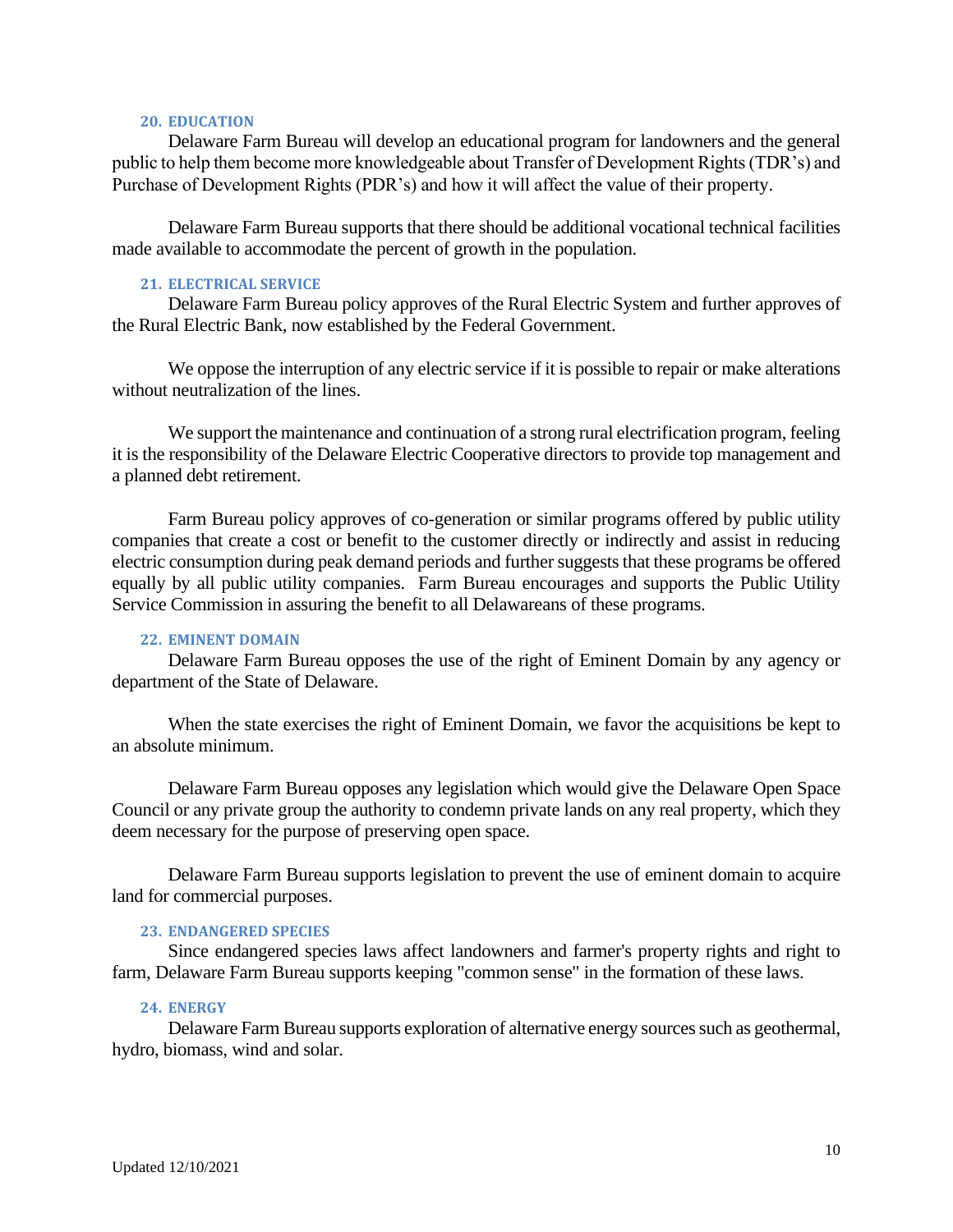Delaware Farm Bureau supports unrestricted net metering of customer-cited renewable electric resources will all public utility companies and distributed generation of renewable electric systems and access be to everyone.

# **25. FARM TAGS**

<span id="page-10-0"></span>Delaware Farm Bureau supports a discounted farm tag be allowed for trailers being used for farm use.

*(2014)* Delaware Farm Bureau will work with the Delaware Division of Motor Vehicle along with similar branches of government in the adjacent states to allow for the legal crossing of state lines with the FV tag while still remaining within the 20-mile radius of the farm border according to Delaware law; and

*(2014)* Delaware Farm Bureau make it a priority to engage in discussions with the states of Maryland and Pennsylvania.

*(2017)* Delaware Farm Bureau supports the use of the "Farmland Preservation" registration plate category to include trailers in support of the Delaware Agricultural Lands Preservation program and industry.

# <span id="page-10-1"></span>**26. FARM TRUCKS**

 Delaware Farm Bureau policy states that laws concerning farm truck licenses should be strictly enforced.

Our policy is, pickup trucks towing cattle and other trailers should be licensed under the same provision as normal truck trailers, thus allowing for licensing based on the total weight of trucks and trailers, with a minimum registration fee to apply to the trailer.

Delaware Farm Bureau supports legislation to have untagged farm vehicles recognized as farm equipment.

Delaware Farm Bureau supports legislation that will allow a three-year inspection of FT tagged vehicles traveling no more than 5,000 miles per year.

Delaware Farm Bureau supports truck owners who no longer have a MGVWR sticker and cannot provide evidence of what the MGVWR is for their vehicles that are registered and licensed be extended beyond the current law of July 1, 2011 or for the active life of the vehicles.

Delaware Farm Bureau supports legislation to ensure that no operator or owner of a vehicle be fined that does not exceed their total gross weight as registered and licensed with the DMV unless said vehicle exceeds the registered limit.

Delaware Farm Bureau supports legislation exempting trucks carrying agricultural products from being rerouted to either portable or stationery scale locations without just and probable cause.

Delaware Farm Bureau supports that farm trailer registration be on the same rate as "FT" tags.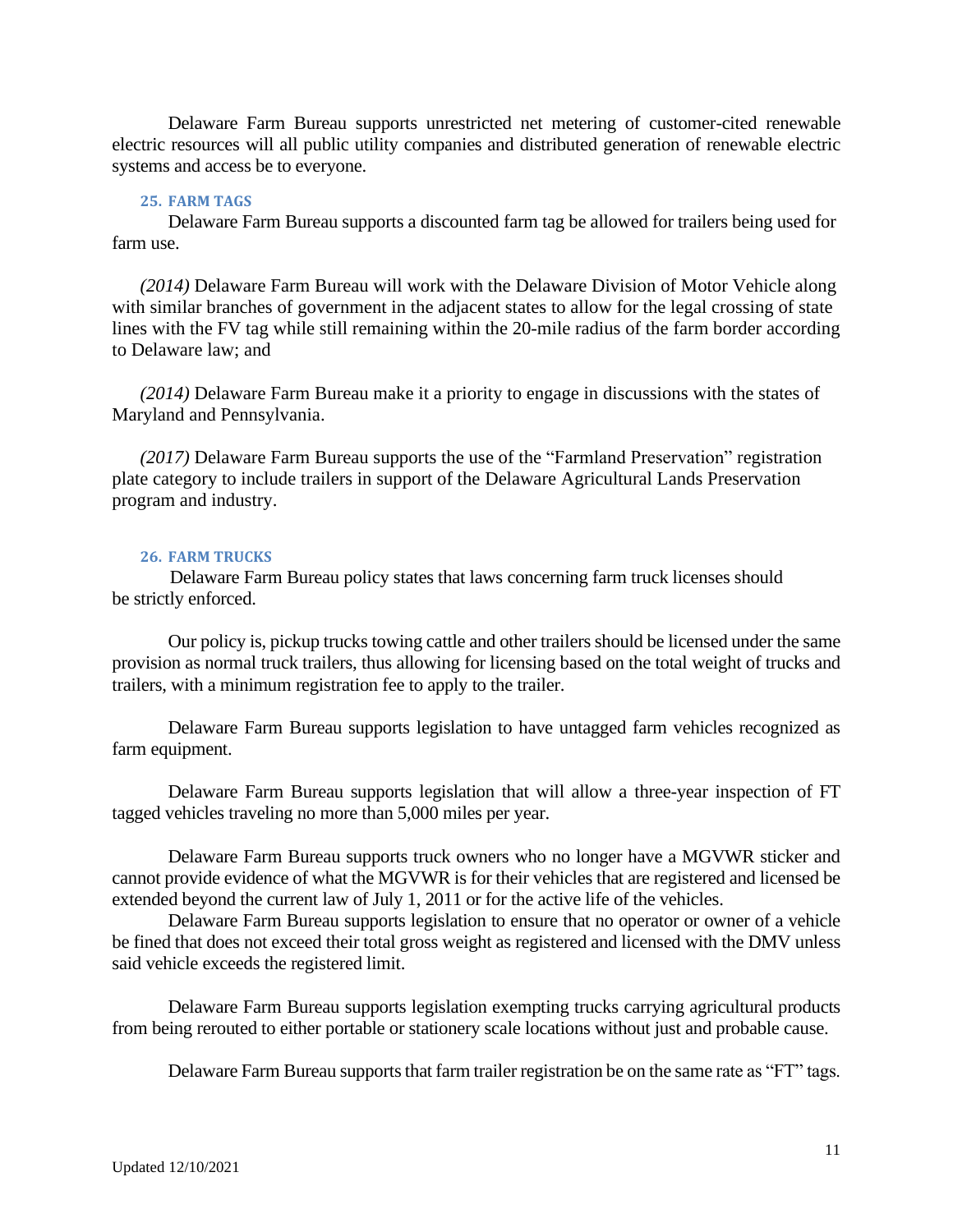#### **27. FARMLAND ASSESSMENT**

<span id="page-11-0"></span>Delaware Farm Bureau supports legislation that would include farm structures in the Farmland Assessment Act.

Delaware Farm Bureau supports the exemption of property taxes on farm use structures.

Delaware Farm Bureau is to be proactive and engaged in any process of real-estate assessment taking place in Delaware with the goal of reducing or eliminating the tax burden on farm use structures.

# <span id="page-11-1"></span>**28. FEDERAL DISASTER ASSISTANCE**

Delaware Farm Bureau supports Federal Disaster Assistance for farmers for crops on which Federal Crop Insurance is not available.

#### <span id="page-11-2"></span>**29. FIREARMS**

Delaware Farm Bureau opposes the compulsory registration of firearms, wholly feeling that a citizen has a right to bear arms.

# <span id="page-11-3"></span>**30. FOREIGN LAND OWNERSHIP**

Foreign investment in United States farmland is a growing concern. Delaware Farm Bureau opposes a differential tax treatment for foreign investments in agricultural land under the foreign tax law or treated provisions.

#### **31. FORESTRY**

<span id="page-11-4"></span>Delaware Farm Bureau policy states that forestry activities of the State of Delaware should be under the management and control of the Department of Agriculture.

# <span id="page-11-5"></span>**32. FRESHWATER WETLANDS**

Delaware Farm Bureau strongly opposes any regulation of wetlands activities exempted under the Clean Water Act.

Delaware Farm Bureau also supports Federal legislation: (1) establishing a clear and reliable definition of a wetland; (2) classifying wetlands according to their values and functions; and (3) providing compensation when the value of private property is diminished.

Delaware Farm Bureau further encourages any economic incentive and/or technical assistance the Federal and State agencies can provide in preserving or restoring freshwater wetlands.

Delaware Farm Bureau supports legislative initiatives to protect wetlands, wildlife habitat and other environmental issues that impact private property only if they provide financial incentives commensurate to the property owner loss of use and value provided to the health and welfare of the citizens of the State of Delaware.

#### **33. GENETICALLY ENHANCED ORGANISMS**

<span id="page-11-6"></span>*(2015)* Delaware Farm Bureau will work towards developing an aggressive program to inform the public of the benefits and good science of GEO's.

Delaware State Farm Bureau opposes any state legislation mandating state Genetically Modified Organism Labeling.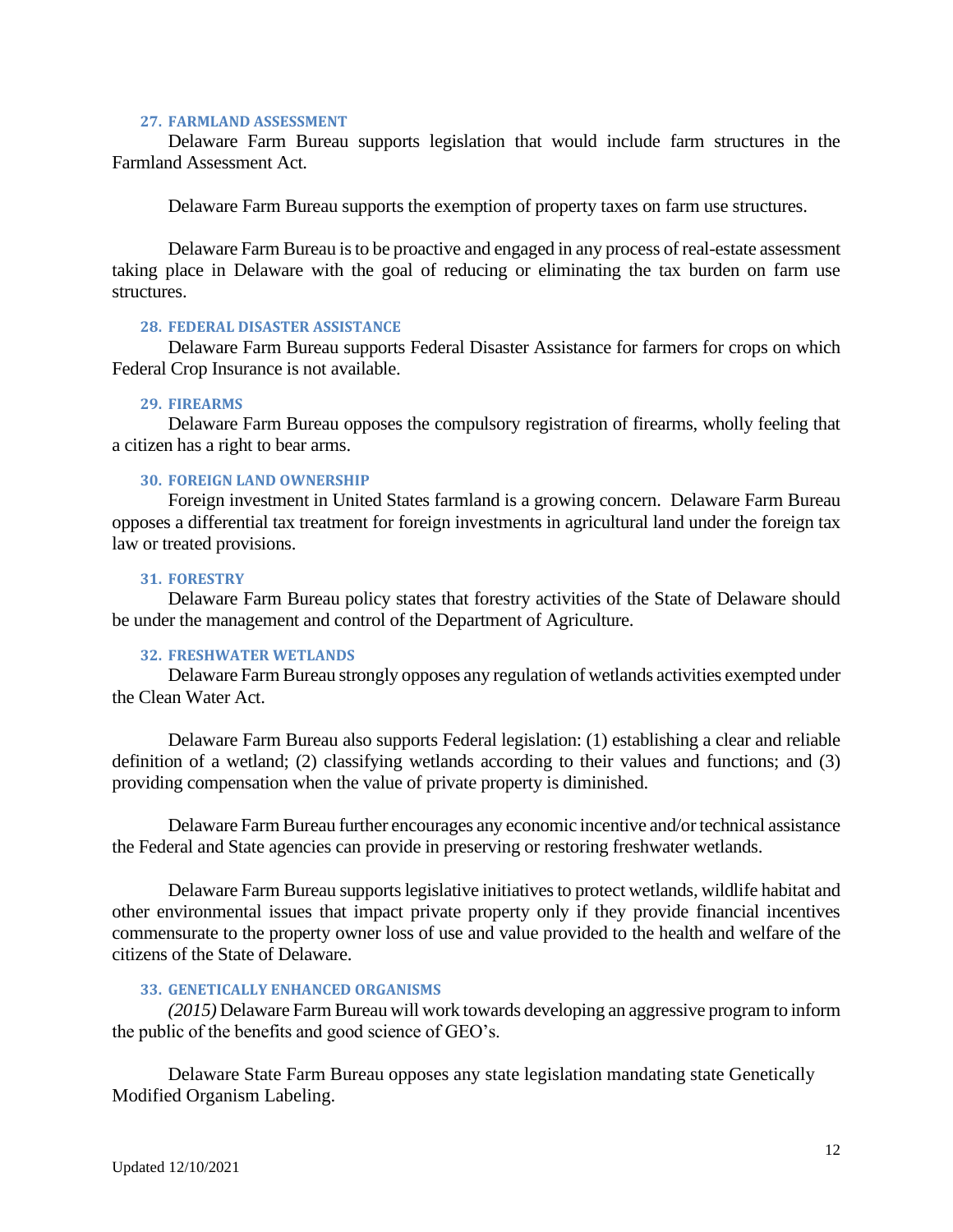# **34. GOVERNMENT CONTROL**

<span id="page-12-0"></span>Delaware Farm Bureau policy is that the government should remove itself from agriculture insofar as it affects subsidies and controls.

We favor a market oriented by supply and demand.

We resolve that in peacetime the Federal Government should not be permitted to spend more than its income and should maintain a balanced budget.

# **35. GOVERNOR'S COUNCIL ON AGRICULTURE**

<span id="page-12-1"></span>Farm Bureau favors that policies originating from the Department of Agriculture be first reviewed by the Governor's Council on Agriculture before they are presented as legislation.

# **36. GRAIN DISCOUNTING**

<span id="page-12-2"></span>We support grain buyers including the discount schedule in their purchase contract at the time of signing.

# <span id="page-12-3"></span>**37. GRAIN SHIPPING-INSPECTION-STORAGE**

Delaware Farm Bureau urges the shipment of American grain and other commodities be done by the cheapest shipping available.

We oppose cargo preference legislation.

Our policy advocates the Delaware Department of Agriculture review present dockage procedures for grain and recommend to Delmarva Grain Dealers that they be changed to reflect actual moisture content.

We feel farmers should be paid a premium on dry grains (US #2 grading) above the standard level and support the elimination of double dockage on grains.

Delaware Farm Bureau supports the Department of Agriculture in securing the necessary funding for the grain inspector positions. Delaware Farm Bureau encourages the Economic Development Office to work with any interested entity to develop additional grain storage in Delaware.

#### <span id="page-12-4"></span>**38. GROUNDWATER**

Delaware Farm Bureau is opposed to any mandatory requirement for groundwater monitoring on privately owned agricultural land.

# <span id="page-12-5"></span>**39. HEALTH CARE AND COST**

Delaware Farm Bureau strongly supports legislation calling for the review and approval of all health care insurance offered in the State of Delaware.

We believe that all companies and health insurance associations selling health care insurance in this state should be subject to cost review and rates by the Insurance Commissioner.

*(2012)* Delaware Farm Bureau formally opposes any kind of government run or required healthcare system.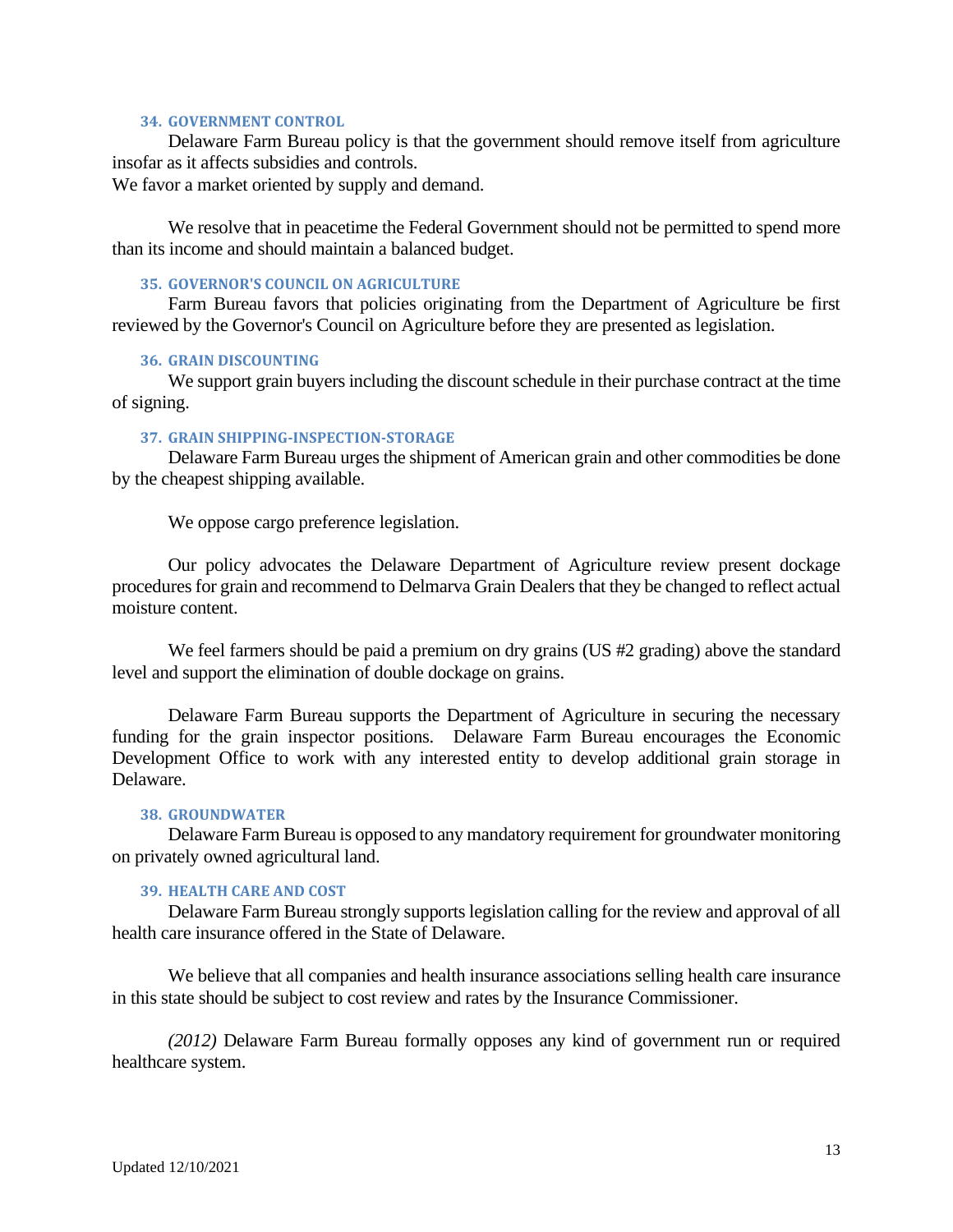# **40. HEMP**

<span id="page-13-0"></span>*(2018)* Delaware Farm Bureau adopts the American Farm Bureau Federation's policy "supporting the production, processing, commercialization and utilization of industrial hemp and that it be regulated by USDA rather than the Drug Enforcement Administration (DEA)."

We support federal legislation to amend the Controlled Substance Act to exclude industrial hemp.

#### **41. HIGHWAYS**

<span id="page-13-1"></span>We oppose the building of new highways on productive farmland when traffic needs may be met by improving and enlarging already existing roads where feasible, with minimal impact on agricultural practices.

Delaware Farm Bureau opposes expressways such as the East/West Corridor across Sussex and all counties in Delaware.

#### <span id="page-13-2"></span>**42. IMPACT FEES**

The Delaware Farm Bureau is opposed to legislation enacting impact fees.

#### **43. IMPORT LIMITS**

<span id="page-13-3"></span>We strongly feel that the importing of fruits and vegetables that have residues of chemicals that are not labeled by the EPA for use in Delaware and U.S.A. should be restricted. We also feel that the export of chemicals, when those chemicals are banned in the U.S.A. should cease.

# **44. AGRICULTURAL EXTENSION AGENT**

<span id="page-13-4"></span>Delaware Farm Bureau requests that the University of Delaware submit in their budget request funding for a full-time agricultural extension agent in each county.

# <span id="page-13-5"></span>**45. LAND COMPENSATION**

Should it become necessary for any state or local government to buy preserved land, the landowner should be compensated at the prevailing fair market value, at the highest and best use, as though a conservation easement had not been sold on the land.

# <span id="page-13-6"></span>**46. LAND GRANT COLLEGES**

Farm Bureau supports that all students attending Land Grant Colleges be required to take an agriculture course regardless of their major

#### **47. LAND USE**

<span id="page-13-7"></span>We oppose the purchase of any land in the State of Delaware by the Federal and State Department of Wildlife.

We oppose any efforts by government agencies that would reduce the fair market value of private property or limit a landowner's ability to sell to the highest bidder.

Delaware Farm Bureau supports home rule and is opposed to any law or regulation that takes away the decision-making ability from the governing bodies of any county.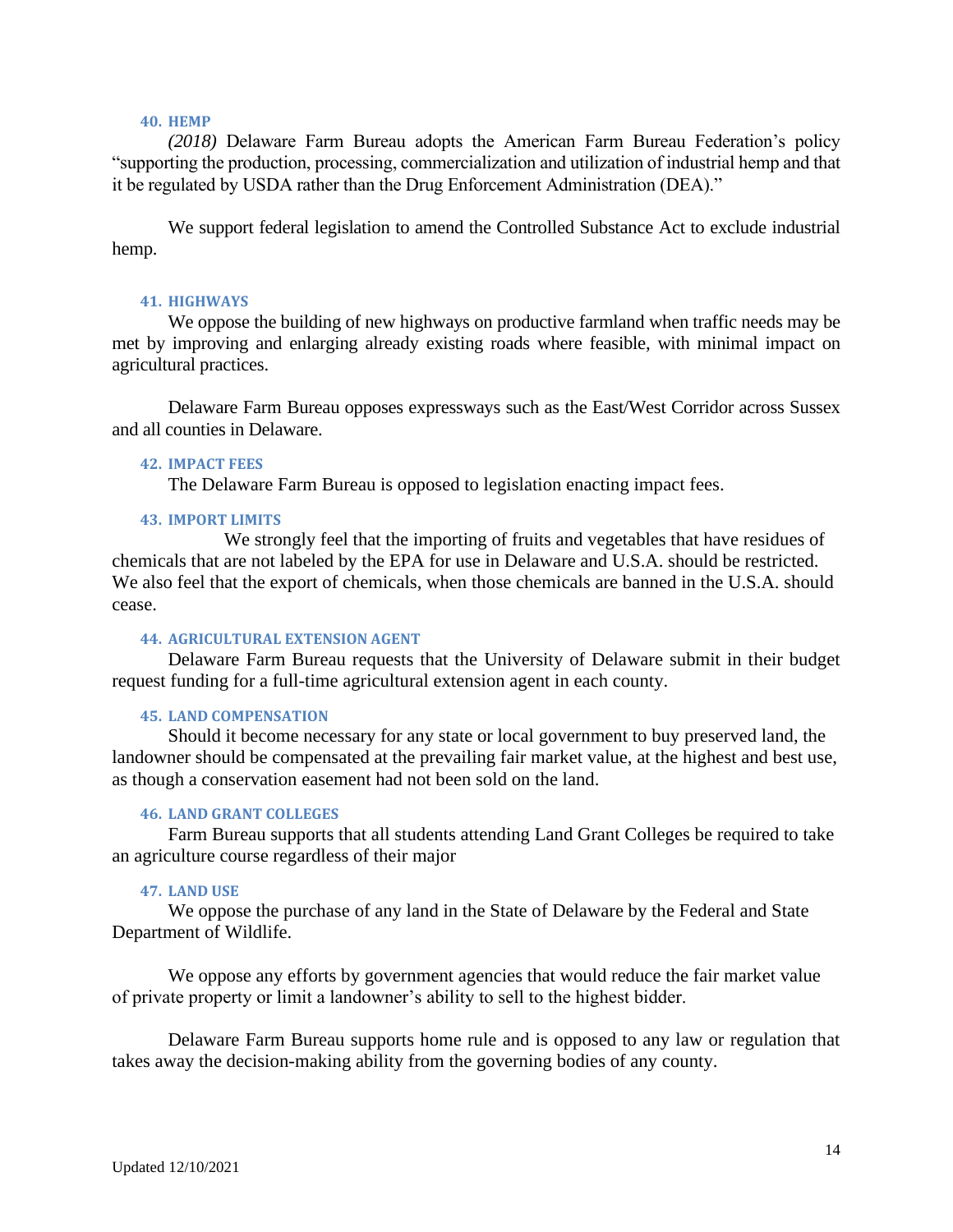Delaware Farm Bureau supports and requests that all land use regulations be reviewed and rewritten with the intent that each parcel to be developed shall yield the maximum densities feasible to minimize use of land for development.

(2019) Delaware Farm Bureau amends its Land Use Policy to state that the Delaware Farm Bureau opposes the "fee simple" purchase of lands by any state agency for the purpose of preserving open space. The Delaware Farm Bureau supports the purchase of conservation easements to preserve open space.

# <span id="page-14-0"></span>**48. LANDFILL AREAS**

We urge that a Farm Bureau member or members be appointed to any agency, committee, commission, or other organization involved in the location, acquisition, and/or operation of landfill areas in any county in Delaware.

# <span id="page-14-1"></span>**49. LAW ENFORCEMENT**

Delaware Farm Bureau supports a timely response on calls to protect property and persons in rural areas. We support more severe sentencing and enforcement for violators of trespassing and littering laws. Increased funding for additional prison facilities and staffing in rural areas is also needed.

#### <span id="page-14-2"></span>**50. LEGAL FEES**

Delaware Farm Bureau urges the State to assume financial responsibility for surveys and lawyers' fees when it disputes boundaries with a private landowner.

# <span id="page-14-3"></span>**51. LOW INTEREST LOANS**

Delaware Farm Bureau supports the State making industrial bond money available for low interest loans to the farming community as it does to other businesses.

#### <span id="page-14-4"></span>**52. MANURE STORAGE STRUCTURES**

The Delaware Farm Bureau supports implementation of a tax exemption for farmers that have been required by law through the Nutrient Management Plan to erect manure storage structures on their farms.

#### **53. MARKETING AND GOVERNMENT**

<span id="page-14-5"></span>Realizing that most of the items and commodities that the State of Delaware purchases can be purchased through Delaware distributors and can be Delaware products and commodities, Delaware Farm Bureau policy urges the purchasing of farm products grown and produced in Delaware when available at competitive prices and quality.

Our policy opposes any export embargoes since we believe that the free marketplace calls for agricultural exports, as well as, sales in the United States.

We also feel that embargoes have proven to be totally ineffective in national security matters and detrimental to the farm, as well as, the U.S. economy.

We favor the continuance and expansion of farm exports.

We support a foreign policy that promotes free and open trade.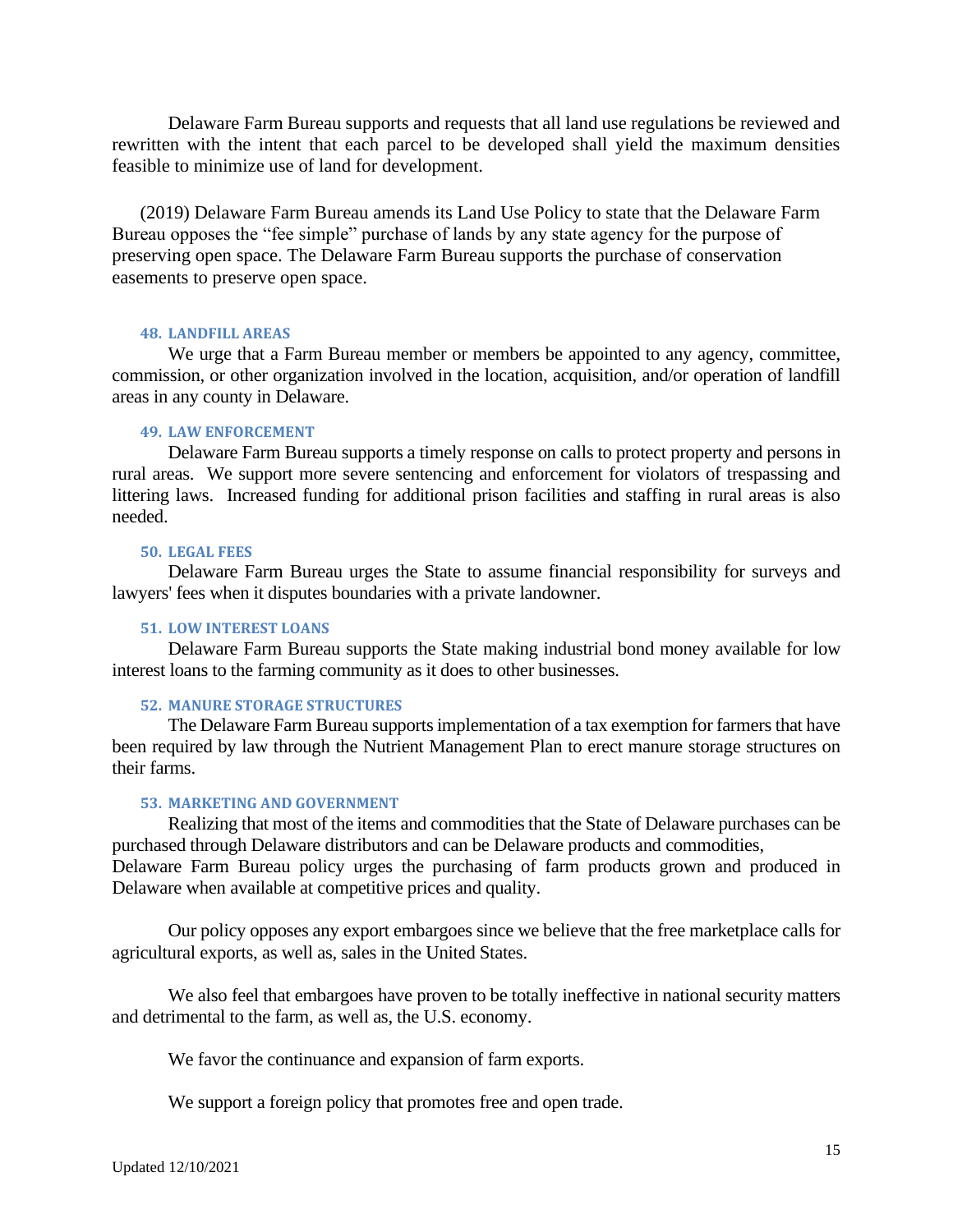We support efforts to change the International Monetary Fund (IMF) system to the point that it will not permit moneys loaned to third world and other struggling nations by the United States to be used to settle debts with any other country or corporation and will not permit such funds to be used to purchase commodities from any other nation when the United States has such a commodity for sale.

Since we feel that we can compete with farmers of the world, but not with their national treasuries, Delaware Farm Bureau encourages the United States Department of Agriculture to support the Export Enhancement Program.

Delaware Farm Bureau recommends that USDA require retailers of fresh fruits and vegetables to accurately display country of origin.

Delaware Farm Bureau supports the creating of a full-time position for an agricultural marketing specialist to coordinate, research, and develop the establishment of new value-added markets.

# <span id="page-15-0"></span>**54. MEDICARE ASSIGNMENT**

Delaware Farm Bureau calls upon all Delaware physicians to accept Medicare assignment for all of their older patients.

# **55. NOXIOUS WEED CONTROL**

<span id="page-15-1"></span>Delaware Farm Bureau urges the Department of Agriculture, Department of Transportation, Department of Natural Resources and Environmental Control, any other State organization, to set up and coordinate a program to control weeds identified as Noxious Weeds and Multiflora Rose. We urge that it be illegal to reseed any of the aforementioned plants, carrying a penalty for noncompliance.

We support enforcement of noxious weed laws by the Secretary of Agriculture.

We support the addition of Multiflora Rose and Spurred Anoda, to the State's Noxious Weed List.

Our policy urges the State Department of Agriculture to establish a program of education for State departments and agencies so that they can identify, and control Johnson Grass so that it can be checked on rights-of-way and other State properties and thereby eliminated and prevented from spreading from State properties to farmer's fields.

# <span id="page-15-2"></span>**56. NUTRIENT MANAGEMENT**

The consent decree requiring the State of Delaware to comply with EPA's Clean Water Act, and more specifically in their TMDL program does not require non-point pollution to come into compliance. The Delaware Farm Bureau is demanding that non-point pollution is not addressed in the consent decree and ask the Governor to insist that DNREC only address point source pollution in the TMDL program and allow farmers to continue implementing voluntary measures when addressing nutrient management issues. Whereas agriculture provides substantial income to the State of Delaware and a living in this profession is becoming increasingly more difficult. Not allowing voluntary measures to continue will result in a hardship to all the farmers in the state.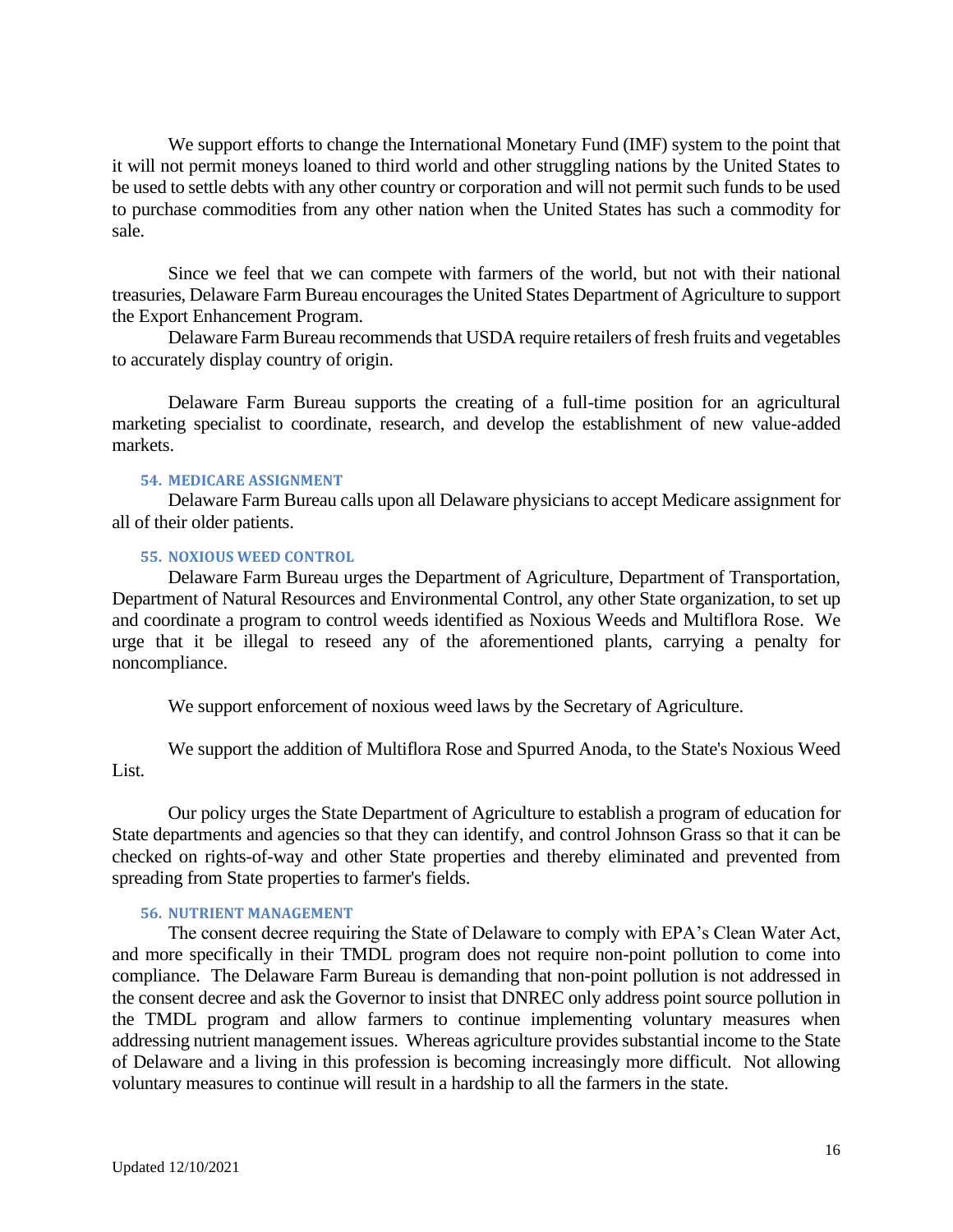Delaware Farm Bureau opposes any changes in the regulations to the state or federal nutrient management program.

#### <span id="page-16-0"></span>**57. ORGANIZED LABOR**

Farm Bureau policy is that the right of an individual to belong to a union should be his choice and NOT a requirement for holding or obtaining a job. Therefore, Delaware Farm Bureau supports any current or future legislation granting the right-to-work in the State of Delaware.

Our policy opposes the unionization of employees of the State or any of its political subdivisions.

We recognize that secondary boycotts are illegal and strongly feel that they should not be permitted.

We oppose passage of any legislation granting the right to strike to any person or organization whose members' salaries or wages are paid for with tax dollars.

# **58. PARKS AND RECREATION**

<span id="page-16-1"></span>Delaware Farm Bureau policy states that a fee should be assessed for the use of public parks and recreation areas for the purpose of maintaining them.

#### <span id="page-16-2"></span>**59. PESTICIDES**

Delaware Farm Bureau resolves that a concentrated effort should be applied to ensure that the State Highway Department use trained personnel in applying sprays and that they be properly supervised.

Realizing the condition and effectiveness of agricultural chemicals can be influenced by their age, Delaware Farm Bureau recommends that the manufacturing date and expiration date be applied to the label of agricultural chemicals in such a manner as to be easily understandable.

Delaware Farm Bureau supports legislation that removes the farmer from liability from cases of so-called damages by the farming community, be it plant foods or other chemicals unless they can prove negligence on the part of the farmer. Chemicals applied according to the manufacturer's label will not be considered as negligence.

# <span id="page-16-3"></span>**60. POLITICAL CAMPAIGNS**

Delaware Farm Bureau favors legislation limiting active, organized campaigning for national offices to the nine months preceding the general election in November and limiting the campaign for state and local offices to four months prior to the November elections.

To better inform Farm Bureau members a candidate questionnaire will be developed on each candidate seeking an elected office to determine their views on agricultural issues. This information will be published and distributed for the general knowledge of the agricultural community.

#### <span id="page-16-4"></span>**61. POTASH TARIFF**

Tariffs levied on imported potash from Canada will escalate the price of fertilizer since the United States potash industry cannot supply the demand. We strongly object to the importation tariffs and request these tariffs be lifted immediately.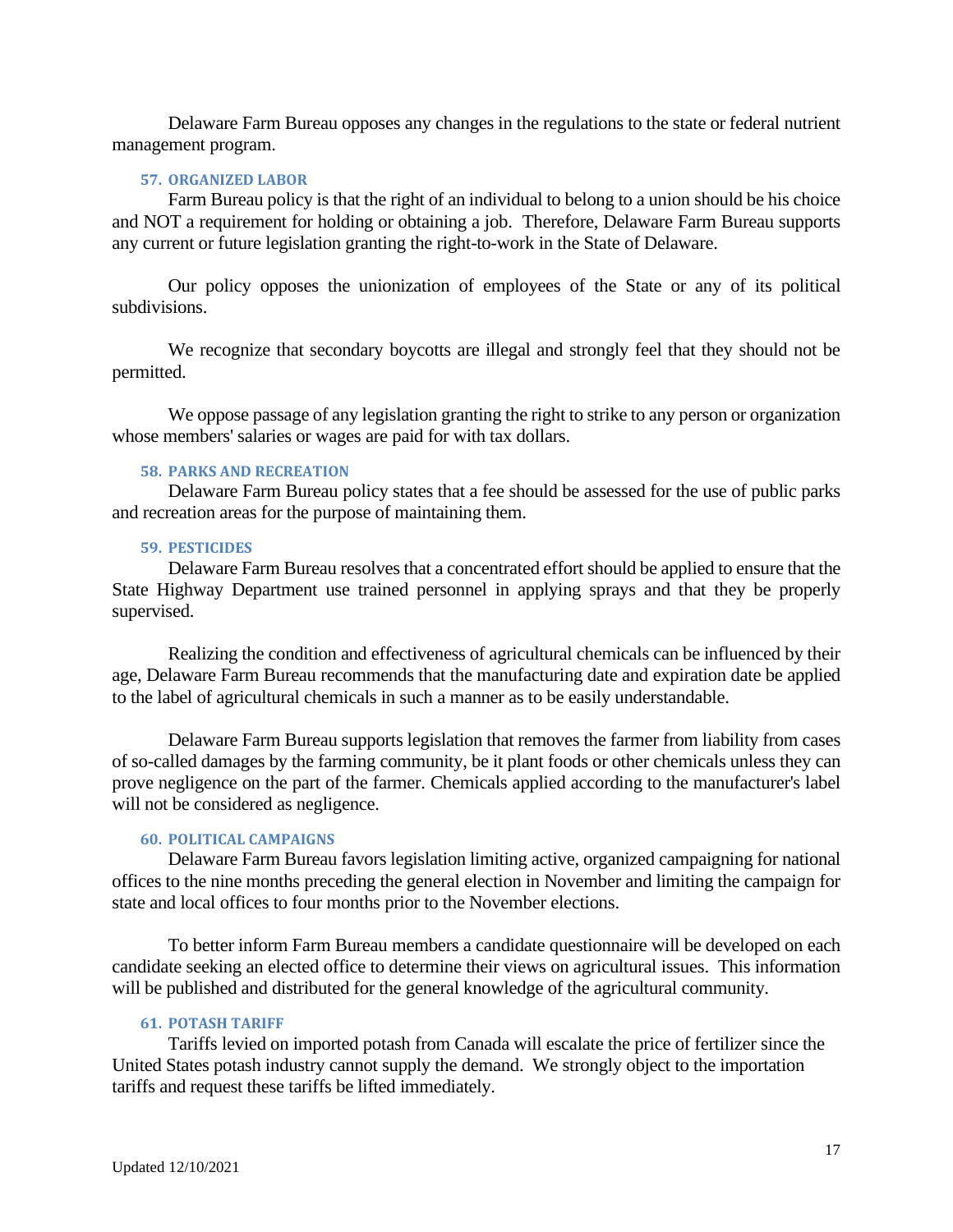# **62. POULTRY**

<span id="page-17-0"></span>The Delaware Farm Bureau poultry growers oppose controls, quotas, and national marketing orders on poultry and eggs.

Our policy is that foreign trade on poultry products should be promoted.

Our policy states that poultry growers should not be made to stand the loss caused by rough and careless catching crews and other employees of the companies.

Our policy is that poultry inspection is primary to the maintenance of a poultry production program. We recommend that all poultry industry organizations utilize the USDA inspectors and do their best to avoid duplication or ineffective monitoring.

Our policy states that neither the Federal Government, nor anyone else, should determine under what line speeds poultry processing plants should operate while processing poultry.

We oppose any legislation or regulation which would eliminate mandatory federal inspection of poultry, because of the deterioration of the federal inspection system or loss of consumer confidence which could result because of the product quality, labeling, and other factors of stateinspected poultry products verses federal inspections.

Delaware Farm Bureau requests that Delaware farmers be given first priority to utilize the Nutrient Relocation Program's transportation funds to receive poultry manure from our state.

# <span id="page-17-1"></span>**63. PRECISION AG EQUIPMENT PURCHASING PROGRAM**

Delaware Farm Bureau supports the State of Delaware developing a cost share program for the purchasing of precision ag equipment.

#### <span id="page-17-2"></span>**64. PRESERVING AGRICULTURAL BUSINESSES**

Delaware Farm Bureau encourages the State of Delaware to develop programs to help existing farm related and new ag businesses to stay and locate in Delaware.

# <span id="page-17-3"></span>**65. PROPERTY ASSESSMENT**

Delaware Farm Bureau supports the County government's rights to make decisions on assessment and re-assessment.

# <span id="page-17-4"></span>**66. PUBLIC RELATIONS**

Since many citizens do not understand that the farmers and watermen's future depends on their ability to protect the environment, Delaware Farm Bureau will develop materials to show a more positive environmental image of farmers and watermen through press releases and videos to be used by speakers representing the organization.

# <span id="page-17-5"></span>**67. RECYCLING**

Delaware Farm Bureau fully recognizes that our landfills are being filled at an alarming rate. New technology demonstrates that newspaper and other products can be reused as a cost-effective bedding material for livestock and glass recycling igloos are being located for easy public access and new sewage treatment processes are being implemented locally which makes stabilized sludge a costeffective fertilizer and liming material. With these thoughts in mind, Delaware Farm Bureau supports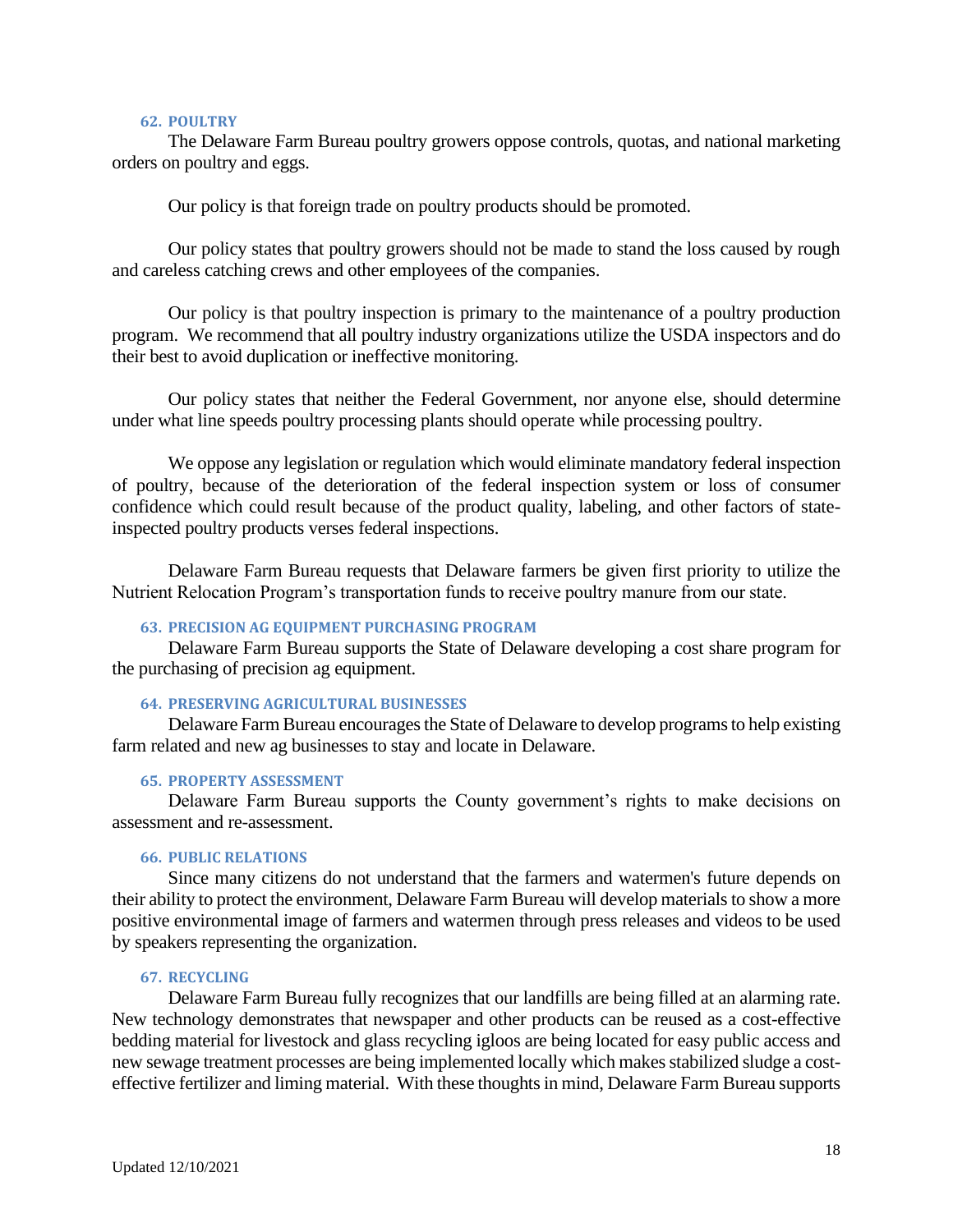statewide recycling as an effort to control landfill sizes and allowing for a more cost-effective agriculture.

# <span id="page-18-0"></span>**68. REGULATION OF NITRATES**

Delaware Farm Bureau policy opposes mandatory regulation of nitrates for farmers alone; but favors regulation, if applicable to all, including sewer treatment plants and private individual septic systems.

# <span id="page-18-1"></span>**69. RIGHT TO FARM**

Delaware Farm Bureau policy states that the farmer's right to farm is his/ her greatest privilege.

We also oppose any group or individual restricting the use of any business or railroad that may be marshaling or assembling trains or conducting any other business that is long established within a given area.

We support and reaffirm the American Farm Bureau's position which states "We support responsible actions designed to permit and protect the privilege and the rights of farmers and commercial fishermen to farm and fish without undue or unreasonable restrictions, regulations, or harassment from the public or private sectors."

Delaware Farm Bureau supports any proposed county ordinance to establish agricultural use protections including noise, dust, odors, spraying and nighttime or early hour farming and all other normal farming activities.

We support legislation to preclude anyone participating in a pick-and-cut-your-own activity from suing the operator for injuries or other damages incurred.

Delaware Farm Bureau supports amending the Right to Farm law to allow farmers to display signs on agricultural property identifying their farm and advertising their products and the advertising of these products and farm lane signs be exempt from state and county regulations.

Delaware Farm Bureau supports extending the Right to Farm law to provide relief from nuisance lawsuits for those companies that agriculture is dependent upon and protect all agriculture related infrastructure regardless of local zoning laws and ordinances.

It is the belief of Delaware Farm Bureau that the right of farmers and ranchers to engage in modern farming and ranching practices should be forever guaranteed in this state. No law shall be enacted which abridges the right of farmers and ranchers to employ agricultural technology, modern livestock production and ranching practices.

*(2016)* Delaware State Farm Bureau encourages the General Assembly to pass legislation protecting the farmer's right to use any biotechnology product available on the market.

# <span id="page-18-2"></span>**70. RIGHT-OF-WAY**

Delaware Farm Bureau states that mowing along secondary roads should be put up for an annual bid, thus allowing proper maintenance of the highways, as Delaware Farm Bureau feels that the Highway Departments are not doing a proper job to insure safe driving conditions.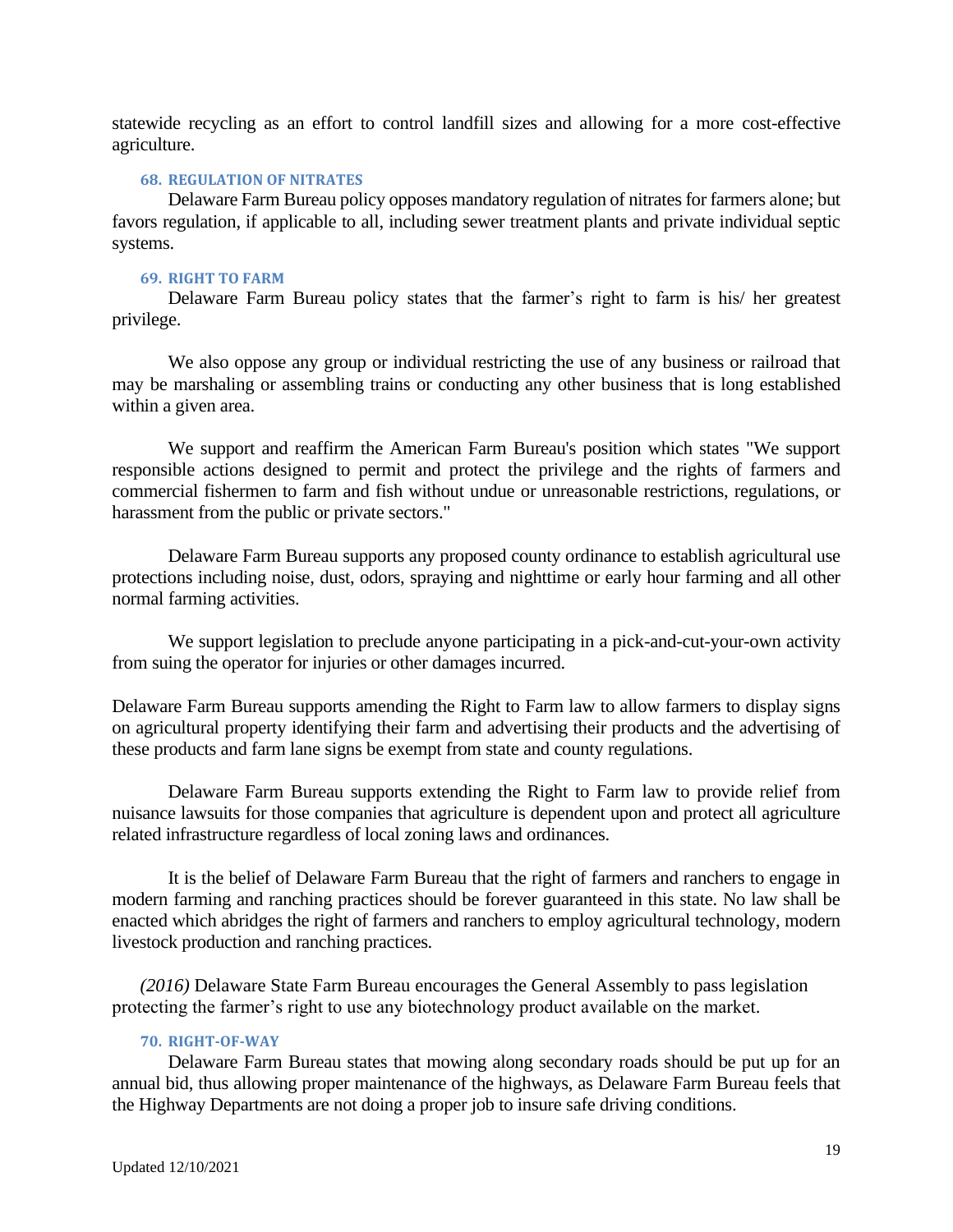We feel effort should be made to bring the ditches and culverts to a more workable condition and maintain them in a like manner.

We support efforts to make secondary roads and bridges accessible to farm trucks and equipment.

We support authorization of funds for repair or replacement of bridges on secondary roads to provide for orderly transportation of farm products to market.

We deplore the practice of encroachment on highway rights-of-way with plows, discs, and other agricultural implements which are doing damage to the rights-of-way.

We advocate the discontinuation by the State Highway Department of the use of signs labeling certain roadsides as "wildflowers," "crown vetch," etc., since they allow the propagation of noxious weeds. We further advocate the Highway Department regaining control of maintenance of such areas.

Farm Bureau advocates the exemption of farmers from State regulation of temporary signs advertising their farm products.

We urge the Delaware Department of Transportation to notify new home builders and all landowners of their responsibilities for mailbox locations as any mailboxes are too close to traffic lanes.

Delaware Farm Bureau believes that legislation should be passed calling for truck pull-off areas on Delaware's major highways. These truck pull-off areas, allowing truckers to rest, should be located, one in each county and signs specifying the areas as truck pull-offs should be properly identified.

Delaware Farm Bureau supports the modification of Delaware law that the right-of-way be yielded to all farm equipment encountered on Delaware roads and accident cases involving farm machinery require the officer to use discretion as to the right-of-way yielded by farm equipment given the road situations of each case.

# **71. RISK-BENEFIT ANALYSIS ON LAWS & REGULATIONS**

<span id="page-19-0"></span>Delaware Farm Bureau is in favor of developing a program for assessing the costs of implementation and compliance of new laws and regulations relating to public health, safety and environmental issues. This program will:

1) Estimate the risks to the health and safety of individuals addressed by the regulation.

2) Estimate the costs associated with the implementation of and compliance with the regulation.

3) Certify that the regulation would substantially advance the purpose of protecting the public health and safety or the environment.

4) Certify that the regulation would produce benefits to public health and safety or the environment that would justify the cost of implementation and compliance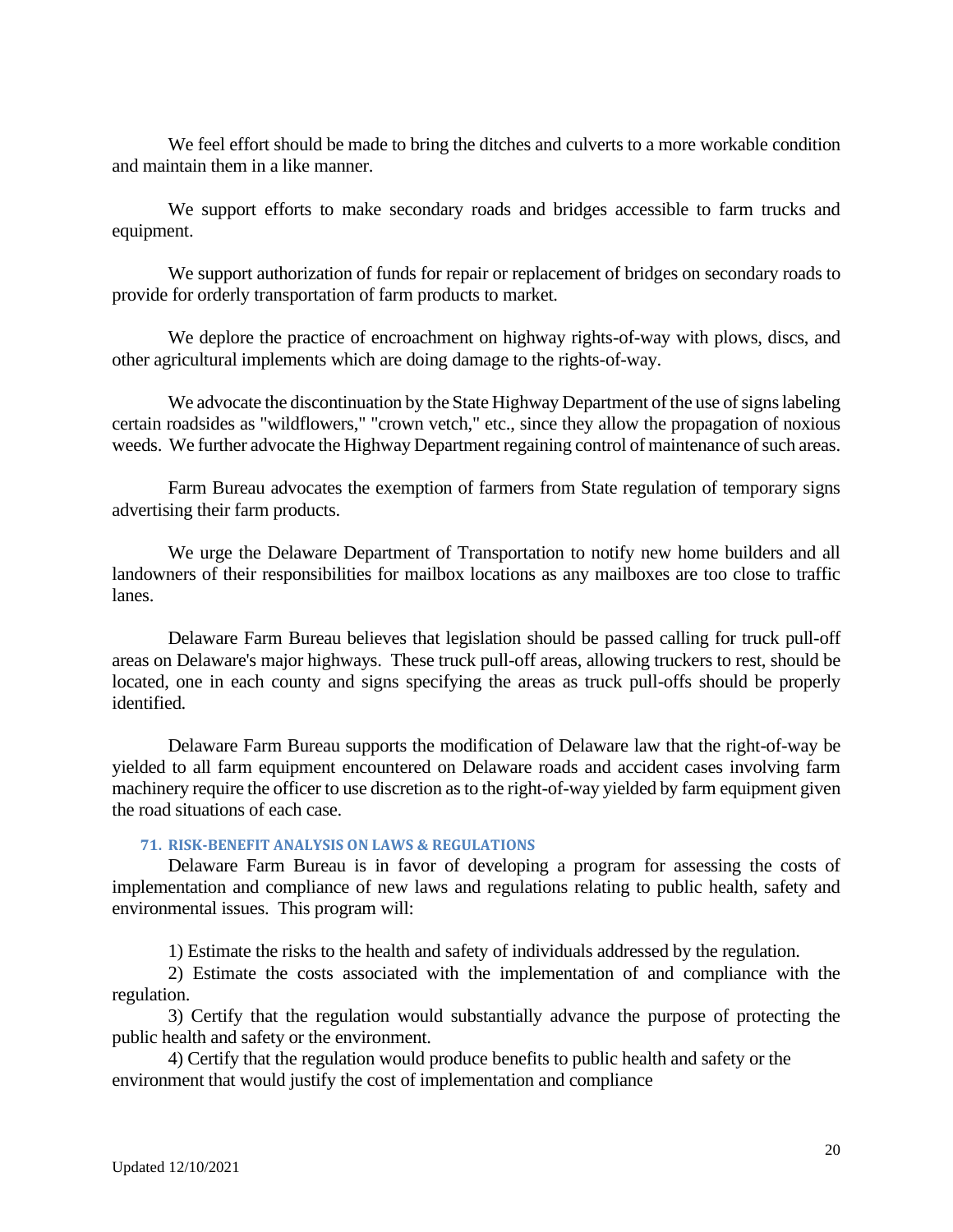# **72. SAFETY**

<span id="page-20-0"></span>The Delaware Farm Bureau urges the State Police and Delaware Safety Council to teach bicycle safety in all public schools and to youth organizations such as 4-H, Boy Scouts of America, church groups, etc.

Our policy urges our county Farm Bureaus to offer first-responder training (i.e., CPR-Cardiopulmonary resuscitation) and other emergency first-aid techniques to their members.

#### <span id="page-20-1"></span>**73. SCHOOL TAXES**

Delaware Farm Bureau policy favors that a law be passed allowing only persons owning real estate to vote in a referendum where taxes are to be applied to the property owner (s).

Delaware Farm Bureau believes that real estate tax for local school expenses is not a fair and equitable form of tax.

Delaware Farm Bureau supports legislation to put into effect a state-wide flat tax on taxable income which would abolish and replace all revenue collected from local school district real estate and capitation taxes. This tax would be collected by the State Department of Finance and distributed to the school districts on a pupil unit basis, with no strings attached. This would give real equalization and eliminate the need for district referendums.

# **74. SEED**

<span id="page-20-2"></span>Delaware Farm Bureau policy is that we are in favor of a more rigid seed and plant law to prevent the importation of poor-quality seeds and plants.

Delaware Farm Bureau opposes weed seed contaminated feed and urges labeling to specific percentages of foreign material.

#### **75. SLOW MOVING VEHICLES**

<span id="page-20-3"></span>Delaware Farm Bureau policy states that it should urge its members to use the slow-moving vehicle emblem whenever possible, that the State of Delaware should be encouraged to familiarize drivers with the emblem, and that laws should be passed allowing the slow moving vehicle emblems to be displayed only on slow moving vehicles and NOT for lane markers, etc.

# **76. SOLID WASTE AUTHORITY**

<span id="page-20-4"></span>Delaware Farm Bureau favors restricting Delaware Solid Waste Authority's right of eminent domain, its right to arbitrarily raise fees, and its right to set regulations without public hearings and/or public review.

Since roads leading to landfills and other roads in reasonable vicinity of landfills become filled with waste as a result of being blown off a truck and flow or falls into farmers' fields, we feel that the Solid Waste Authority should cooperate with the Highway Department in seeing that these particular roads are cleaned often and regularly, especially Saturdays.

# <span id="page-20-5"></span>**77. STATE AND FEDERAL REGULATORY AGENCIES**

Delaware Farm Bureau policy states that a closer cooperation should exist between the State Department of Natural Resources and Environmental Control and the Natural Resource Conservation Service in reference to standards for lagoons and other types of manure storage facilities.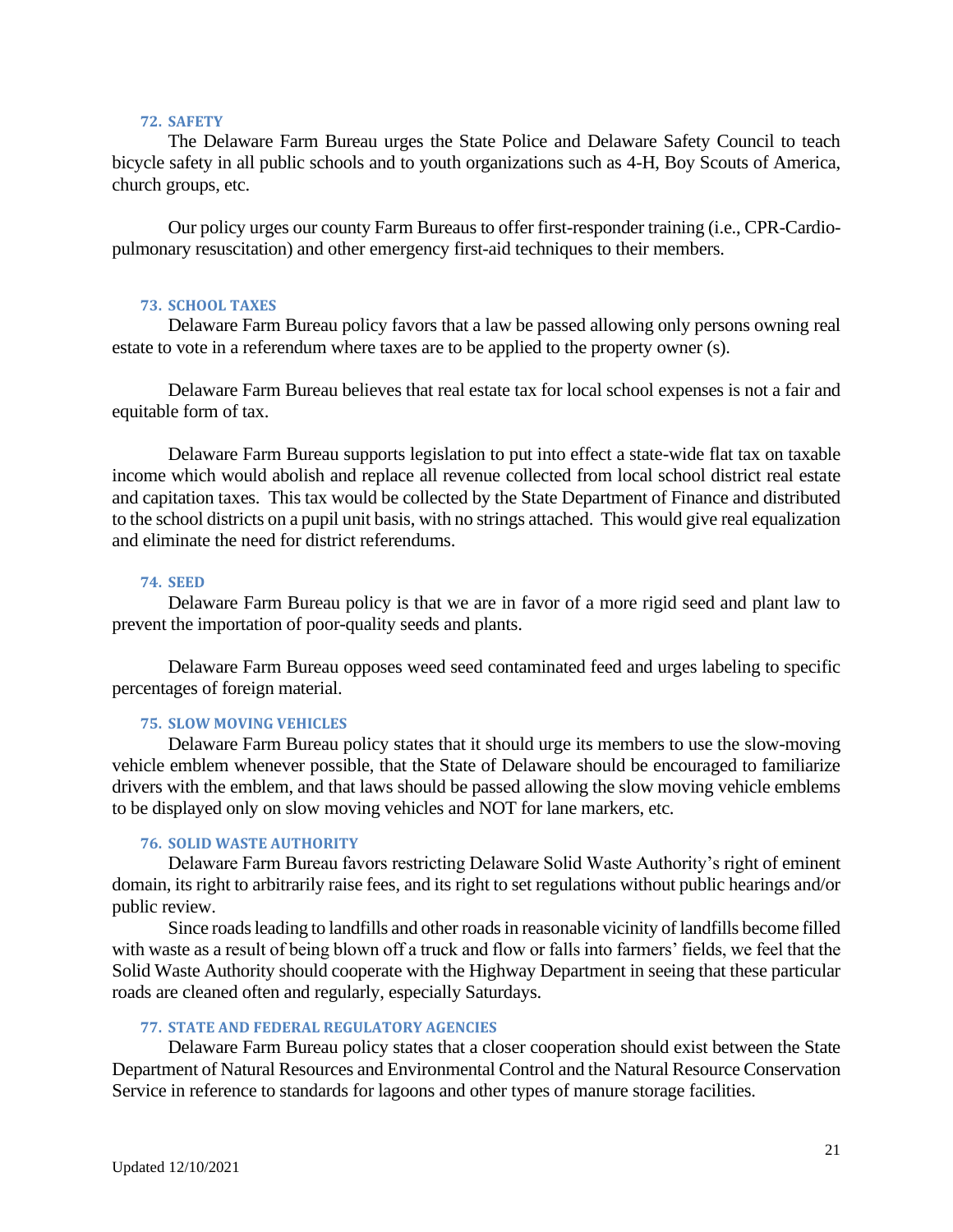# **78. STATE RESOURCE AREA MAPS**

<span id="page-21-0"></span>Delaware Farm Bureau supports an effort to require landowner notification by the Department of Natural Resources and Environmental Control to include the right of landowners the option to remove the "state resource area" designation from their property or properties and remove said designation from any and all maps.

# <span id="page-21-1"></span>**79. TAKING OF PRIVATE PROPERTY**

Delaware Farm Bureau is against the "taking of property rights." These rights include the right-to-farm and the rights that are traditionally perceived as property rights.

Farm Bureau encourages all government agencies, including local, state and federal to follow procedures insuring against taking of private property rights for public purposes without just compensation.

Delaware Farm Bureau supports that, when the Department of Transportation condemns farmland which affects the tenant's income, they reimburse the farmer/businessman for loss of income because of the loss of owned/rented land eliminated by the State with replacement of equal land or compensation.

Farm Bureau supports legislation that would require compensation to the property owner when a partial taking occurs by any government agency. In addition, Delaware Farm Bureau encourages that if at least 15% of the property is taken it would be required that the landowner be compensated by the government for this action. Further, should the reduction be greater than 50%, the government agency involved should be required to purchase property or affected portion thereof as designated by the owner at its current fair market value.

Delaware Farm Bureau opposes any policy to limit entrances (access) along preservation corridors and other roadways because this would be a "taking of property rights" by limiting the usage and access of our land.

Delaware Farm Bureau opposes legislation which would limit the authority of cities to annex open space and other lands into their boundaries.

Delaware Farm Bureau opposes any State or local legislative effort which denies or limits residential development in the coastal areas subject to the Delaware Coastal Zone Act.

# <span id="page-21-2"></span>**80. TAXES**

Delaware Farm Bureau policy states that action should be taken to collect all taxes now levied by the Legislature, and no enactment for any additional taxes should be completed until a complete collection program is carried out.

Delaware Farm Bureau policy also states that homes and properties should be properly assessed and taxed accordingly.

We feel real estate producing income should be taxed, regardless of its ownership.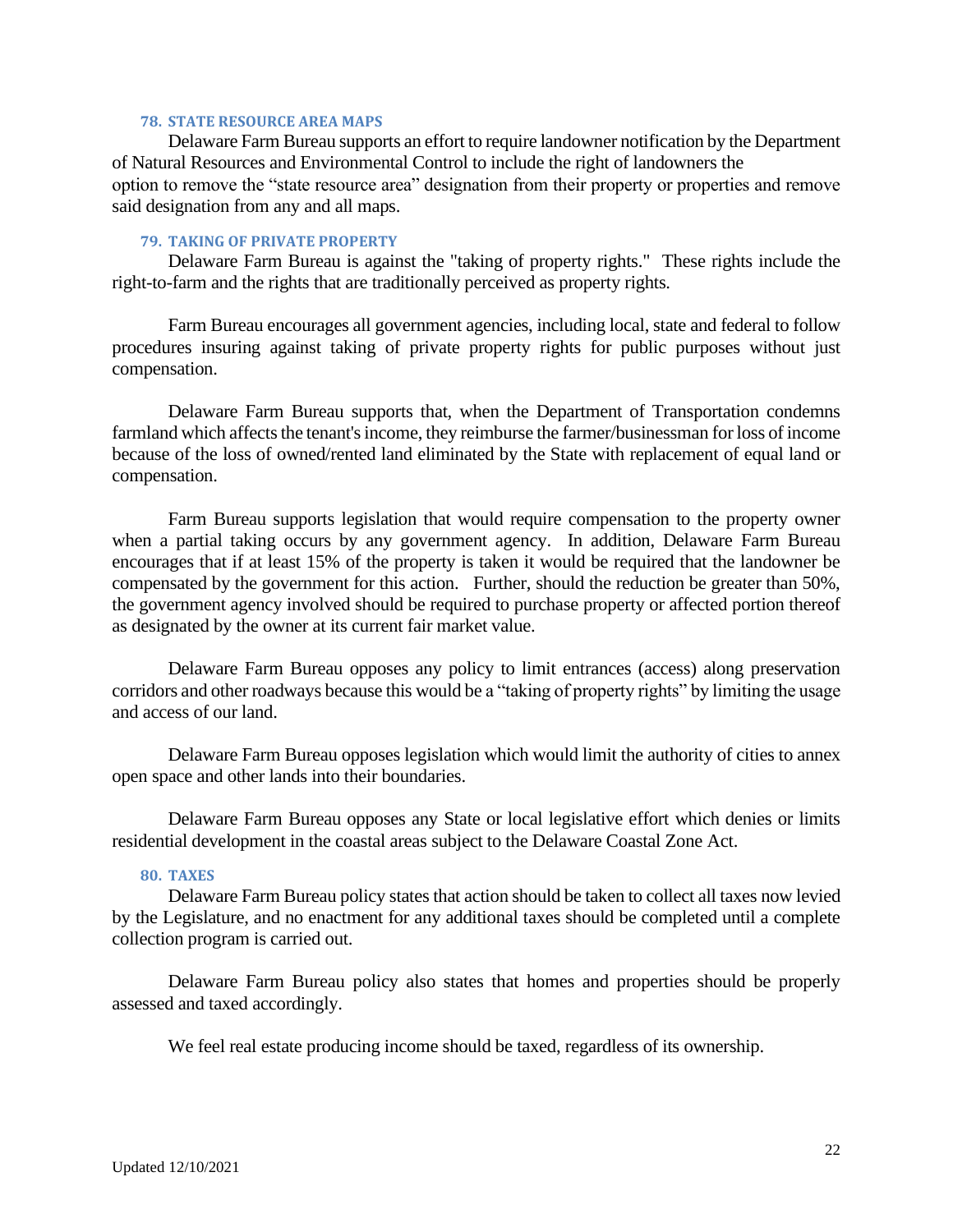Our policy favors legislation making the current filing fee for motor vehicle registration a tax so that it can be deducted from State and Federal income taxes.

Our policy favors legislation making medical insurance payments deductible from State and Federal taxes.

Farm Bureau opposes the development of this State by industry and tourism with the use of tax dollars and the development of this state by offering tax concessions, or other gifts of this type using public money, to industry for coming into the State when it can pay its own way.

To reduce financial risk Farm Bureau proposes an allowance in the Federal Income Tax Code allowing farmers to use income averaging when reporting their taxes.

Delaware Farm Bureau calls for support of legislation to cut the top rate for long-term capital gain taxes.

Delaware Farm Bureau supports legislation that would eliminate state and federal capital gains tax for farmers and landowners resulting from the sale of the said lands from those who participate in any program that preserve lands for future generations by way of the sale of lands, the sale of development rights, the sale of transfer of development rights, the sale of conservation or preservation easement, and/or any sale of combination of the aforementioned.

*(2015)* The Delaware Farm Bureau supports legislation that would create an annual state and federal Investment Tax Credit for the American farmer for principal payments for the purchase and ownership of farms and farm lands.

Delaware State Farm Bureau opposes the following:

- implementing a water tax/fee on farm property, buildings, and irrigation systems
- the proposed creation of the "Clean Water for Delaware Act"
- establishing the "Clean Water for Delaware Trust Fund"

# **81. TECHNOLOGY FEES**

<span id="page-22-0"></span>Delaware Farm Bureau believes that technology fees, and/or royalty fees, or any other similar fees should not be imposed only on the American farmer as it puts us at an unfair disadvantage with the rest of the global market.

# **82. TRANSFER OF DEVELOPMENT RIGHTS**

<span id="page-22-1"></span>County Comprehensive Plans offer Transfer of Development Rights (TDR's) programs which would concentrate development into planning districts and propose transfer of development rights only within the same planning districts. Delaware Farm Bureau supports a voluntary program which will allow the transfer of development rights across all planning districts.

Delaware Farm Bureau supports that any legislative advisory committee for PDR's and TDR's should be comprised of only farmers.

Delaware Farm Bureau supports incorporating a special development zone into any Transfer of Development Rights legislation.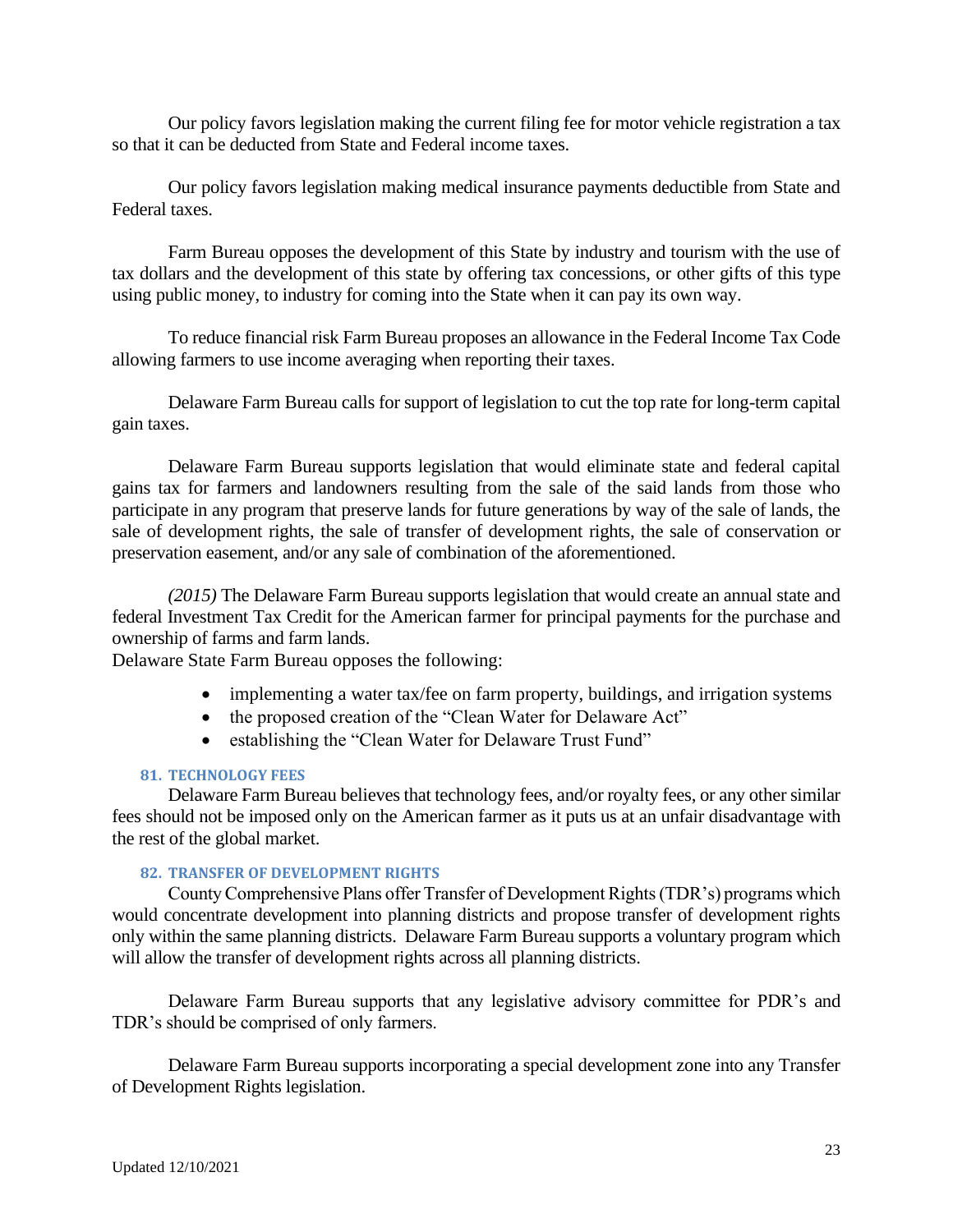Delaware Farm Bureau supports the leasing of development rights by the State of Delaware.

Delaware Farm Bureau requests state law to allow Transfer of Development Rights from one planning district to any other planning district within the same county.

Delaware Farm Bureau requests that each County government include a provision requiring municipalities to participate in the adopted TDR program in order to annex parcels of land.

# <span id="page-23-0"></span>**83. TRANSFER TAX**

Delaware Farm Bureau urges the state and county to exempt farm property from the transfer tax when the transfer of such land remains in agriculture.

#### **84. TRESPASSING**

<span id="page-23-1"></span>Our position is that the right of the property owner includes protecting the property owner from liability as a result of trespassing.

Delaware Farm Bureau supports legislation that would amend Delaware's trespassing law to include losses of agricultural commodities resulting from damage from all motor vehicles, or by any person who, without permission goes onto farmland.

Delaware Farm Bureau urges the State authorities to limit their posting of "No Hunting" signs to state properties only.

We support that the right of entry to private property needs to be established and requiring that a surveying company should first receive prior approval from both landlord/tenant before such entry and shall be held liable for damages incurred while doing such survey.

#### <span id="page-23-2"></span>**85. VANDALISM AND THEFT**

We support the courts enforcing a penalty on any individual(s) in the amount of three times the damages caused from vandalism and theft. These areas include agricultural and horticultural and/or commodities rented or owned.

# <span id="page-23-3"></span>**86. WASTEWATER SPRAY IRRIGATION**

The Delaware Farm Bureau has endorsed the utilization of monitored spray irrigation for the purpose of natural wastewater treatment.

# <span id="page-23-4"></span>**87. WATER**

Delaware Farm Bureau favors the control of inland waters being kept in the hands of the property owner and not any government organization.

We support the landowners' rights to water resources and the protection of these rights through favorable county and state legislation.

We oppose the Delaware River Basin Commission, Delaware Department of Natural Resources or any other government agency taking our water rights, charging us for our water, or limiting what we can do with our land without fair compensation.